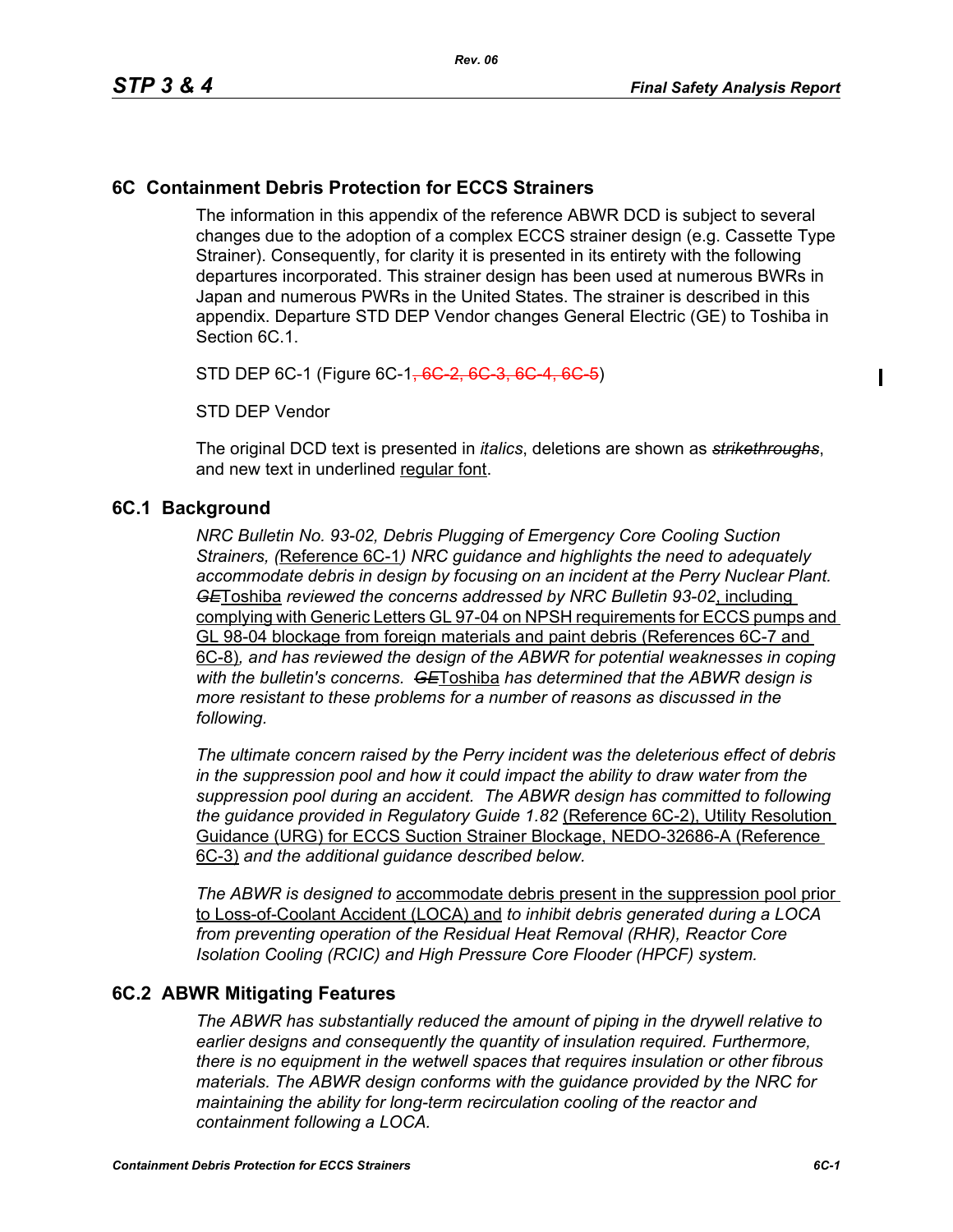*Rev. 06*

*The Perry incident was not the result of a LOCA but rather debris entering the Suppression Pool during normal operation. The arrangement of the drywell and wetwell/wetwell airspace on a Mark III containment (Perry) is significantly different from that utilized in the ABWR design. In the Mark III containment, the areas above the suppression pool water surface (wetwell airspace) are substantially covered by grating with significant quantities of equipment installed in these areas. Access to the wetwell airspace (containment) of a Mark III is allowed during power operations. In contrast, on the ABWR the only connections to the suppression pool are 10 drywell connecting vents (DCVs), and access to the wetwell or drywell during power operations is prohibited. The DCVs will have horizontal steel plates located above the openings that will prevent any material falling in the drywell from directly entering the vertical leg of the DCVs. This arrangement is similar to that used with the Mark II connecting vent pipes. Vertically oriented trash rack construction will be installed around the periphery of the horizontal steel plate to intercept debris. The trash rack design shall allow for adequate flow from the drywell to wetwell. In order for debris to enter the DCV it would*  have to travel horizontally through the trash rack prior to falling into the vertical leg of *the connecting vents. Thus the ABWR is resistant to the transport of debris from the drywell to the wetwell.*

*In the Perry incident, the insulation material acted as sepia to filter suspended solids from the suppression pool water. The Mark I, II, and III containments have all used carbon steel in their suppression pool liners. This results in the buildup of corrosion products in the suppression pool, which settle out at the bottom of the pool until they are stirred up and resuspended in the water following some event (SRV lifting). In contrast, the ABWR liner of the suppression pool is fabricated from stainless steel which significantly lowers the amount of corrosion products which can accumulate at the bottom of the pool.* 

A further mitigating feature for the ABWR is that the all thermal insulation installed is reflective metal insulation type (RMI) and the use of fibrous material in the primary containment is prohibited. Use of RMI minimizes the fibrous insulation source term used in the suction strainer design. This is a significant factor in design that reduces the potential suction strainer debris load and further reduces the potential for suction strainer blockage. In addition, inspections will ensure that there is no evidence of excessive build-up of debris around the ECCS suction strainers and any abnormalities that could affect the mechanical functioning of the suction strainers.

*Since the debris in the Perry incident was created by roughing filters on the containment cooling units, a comparison of the key design features of the ABWR is necessary. In the Mark III design more than 1/2 of the containment cooling units are effectively located in the wetwell airspace. For the ABWR there are no cooling fan units in the wetwell air space. Furthermore the design of the ABWR Drywell Cooling Systems does not utilize roughing filters on the intake of the containment cooling units.* 

Temporary filters are used during post construction systems testing in accordance with plant housekeeping and foreign material exclusion procedures further reducing the potential for introducing debris to the suppression pool.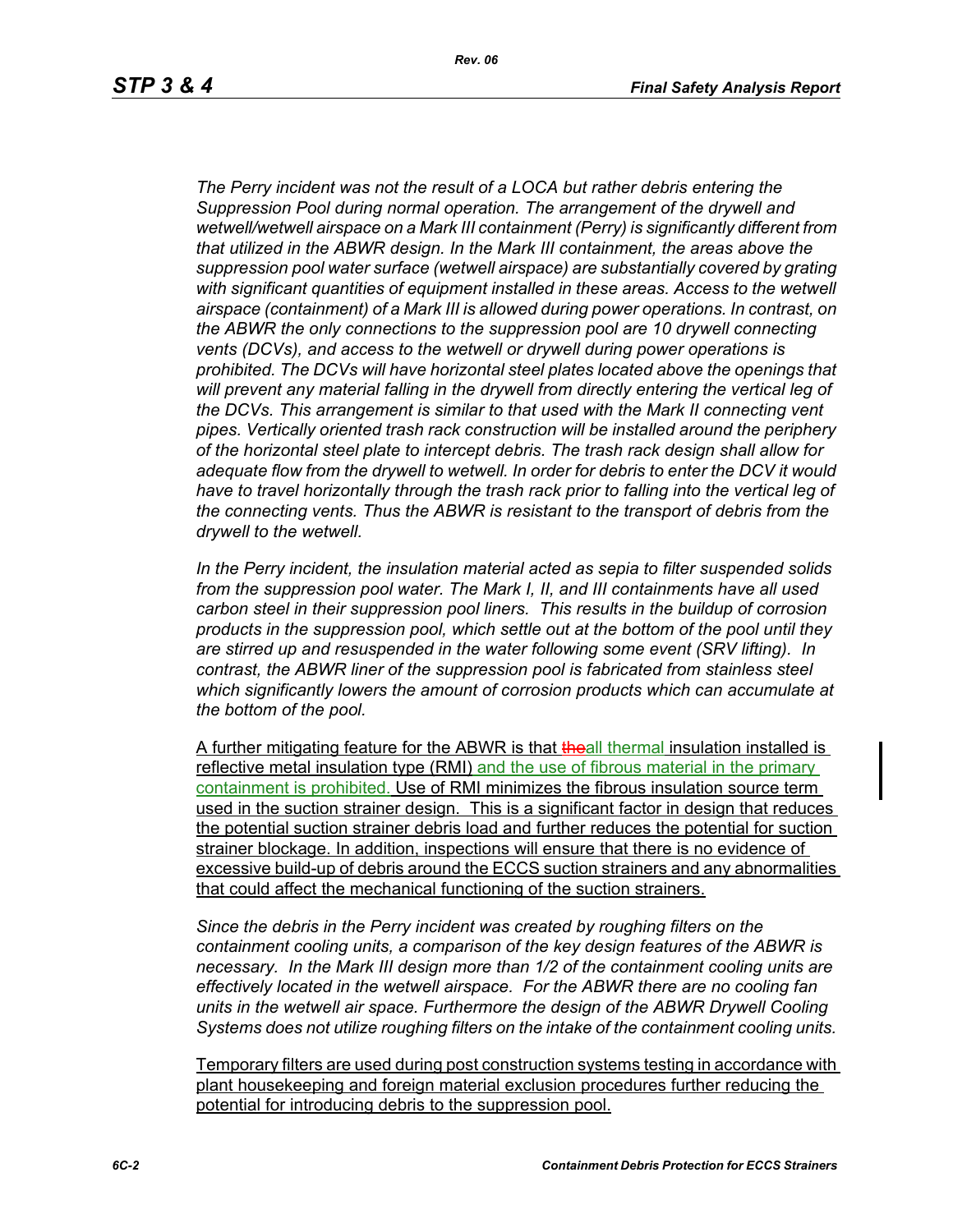*In the event that small quantities of debris enter the suppression pool, the Suppression Pool Cleanup System (SPCU) will remove the debris during normal operation. The SPCU is described in Section 9.5.9 and shown in Figure 9.5-1. The SPCU is designed to provide a continuous cleanup flow of 250 m*3*/h. This flow rate is sufficiently large to effectively maintain the suppression pool water at the required purity* cleanliness*. The SPCU system is intended for continuous operation and the suction pressure of the pump is monitored and provides an alarm on low pressure. Early indication of any deterioration of the suppression pool water quality will be provided if significant quantities of debris were to enter the suppression pool and cause the SPCU strainer to become plugged resulting in a low suction pressure alarm.* 

*The suction strainers* design *at* Perry preceded and *did not meet the current regulatory requirements. The ABWR ECCS suction strainers will utilize a "T" arrangement with conical strainers on the 2 free legs of the "T"* a cassette type strainer design. *This design separates the strainers so that it minimizes the potential for a contiguous mass to block the flow to an ECCS pump.* The design of the strainers will be based on Regulatory Guide 1.82, NUREG/CR-6224 (Reference 6C-4), NUREG/CR-6808 (Reference 6C-5) and the Utility Resolution Guidance, NEDO-32686-A. The cassette type strainer design is based on a set of cassette modules with U-shaped filter pockets attached to the cylindrical outer jacket. Each strainer consists of filter modules, the outer jacket and flange plates on each end of the cylindrical assembly. The filter module is constructed with cassettes which are arranged axially along the strainer axis. One cassette consists of pocket shaped filters which are arranged radially. A cut-away drawing of the strainer is shown in Figure 6C-1. The material used in the cassette type strainer is stainless steel. The cylindrical strainer assemblies are mounted in pairs on piping tees at each ECCS pump suction line. When the ECCS pump operates, the suction flow in the suppression pool runs into all pockets through the outer jacket windows. Each pocket has five flow paths from the inlet through the five perforated walls to the outlet of the pocket towards the cassette strainer. By using the cassettes with the pocket shaped filters, the strainer has an available filter area which is larger per volume than cylindrical and other shaped strainers. The number of cassettes and pockets is adjusted to produce a specific head loss performance for the strainer. To avoid debris clogging the flow restrictions downstream of the strainers, the size of the holes in the perforated sheets is chosen by considering specific flow paths of ECCS equipment and piping (for example, the containment spray nozzle and the ECCS pump seal cooling flow orifices). The STP 3 & 4 strainers will have holes no larger than 2.1 mm.

A key feature in the design of these strainers is to collect debris where velocity is low, since the pressure drop across the debris bed is known to be proportional to the velocity through the bed. This minimizes head loss across the strainer. *The ABWR design also has additional features not utilized in earlier designs that could be used in the highly improbable event that all suppression pool suction strainers were to become plugged. The alternate AC (Alternating Current) independent water addition mode of RHR allows water from the Fire Protection System to be pumped to the vessel and*  sprayed in the wetwell and drywell from diverse water sources to maintain cooling of *the fuel and containment. The wetwell can also be vented at low pressures to assist in cooling the containment.*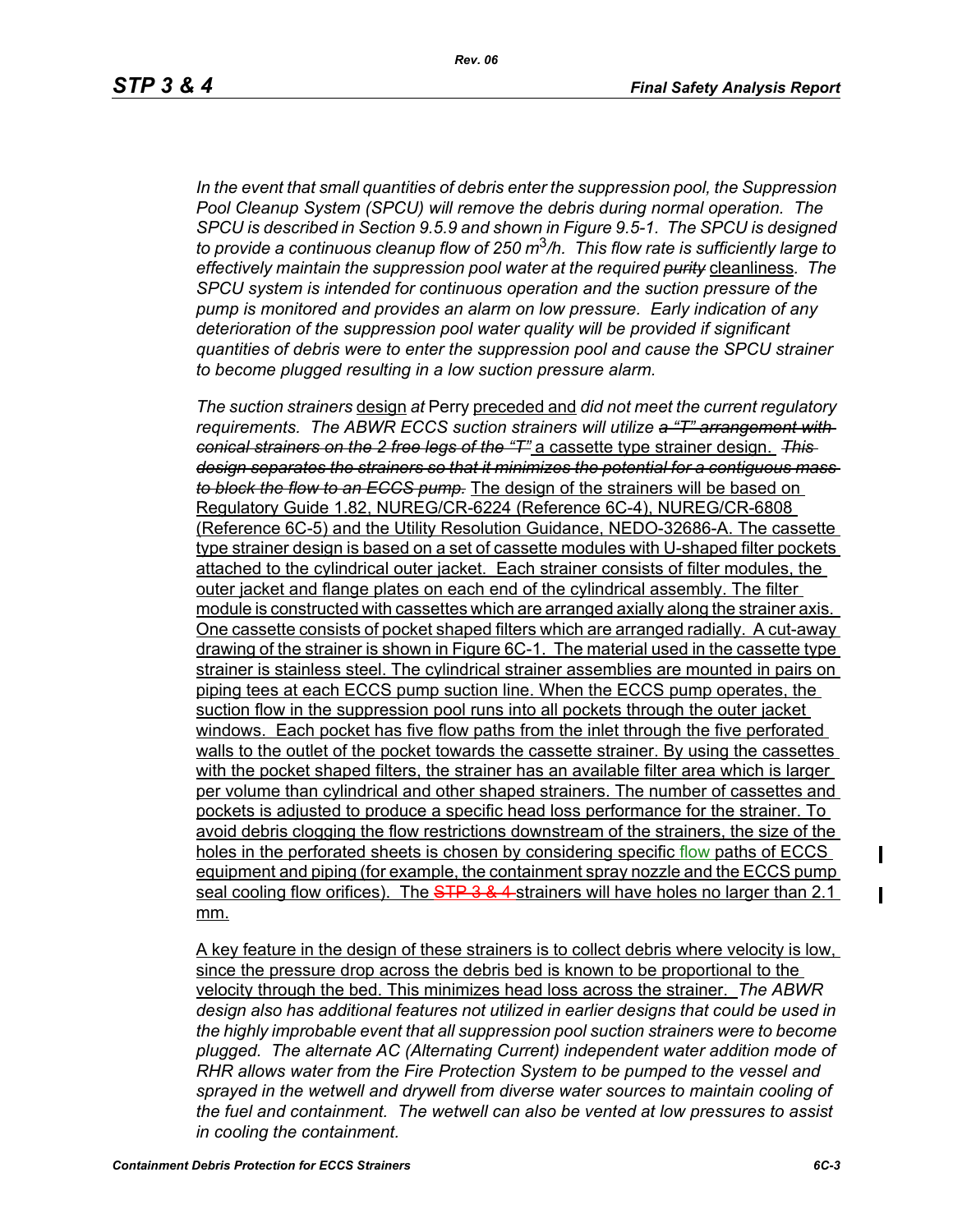#### **6C.3 RG 1.82 Improvement**

*All ECCS strainers will at a minimum be*are *sized to conform with the guidance provided in Reg. Guide 1.82, for the most severe of all postulated breaks.*

*The following clarifying assumptions will also be*are *applied and will take precedence:*

- *(1) The debris generation model will utilize*s *right angle cones acting in both directions;*spherical zones of influence (ZOI) with radii in accordance with the Utility Resolution Guidance, NEDO-32686-A.
- *(2) The amount of* design *insulation debris load* that is *generated will be assumed to be 100% of the insulation in a distance of 3 L/D of the postulated break within the right angle cones including targeted insulation; and*  transported to the suppression pool is based on the Utility Resolution Guidance, NEDO-32686-A.
- *(3)* The strainer design is based on the Debris Load Fraction that accumulates on a given strainer for the LOCA case being considered. The debris load fraction is defined as the fraction of the total flow that is attributed to a given strainer.
- *(4) All (100%) of the insulation debris generated will be assumed to be transported to the suppression pool.Transportation of insulation debris to the suppression pool will be in accordance with NEDO-32686-A.*Not Used
- *(5) The debris in the suppression pool will be assumed to remain suspended until it is captured on the surface of a strainer.*
- (6) In addition to the above, 1 cu. ft. of latent fiber is assumed to be suspended in the suppression pool and deposited on the surfaces of the operating strainers.
- (7) STP 3&4 dDesign specifications prohibit aluminum inside primary containment. Despite that prohibition, it is conservatively assumed that there is 4.5 sq. ft. of aluminum in the primary containment<del>; however, this quantity</del> of aluminum is not expected to form aluminum precipitates. Analysis has shown that, under conservative conditions, the maximum surface area of latent aluminum that could be present in the primary containment, corrode over the 30-day post-LOCA period and not precipitate out of the suppression pool solution is 4.5 sq. ft. The implementation of the STP 3&4 suppression pool cleanliness and FME programs will ensure that latent aluminum quantities would be less than this amount. Therefore, chemical precipitates due to presence of latent aluminum in primary containment will not be **generated.** The use of zinc inside primary containment is also prohibited. except for the use of inorganic zinc primer in the qualified coating system. The impact of these assumptions is discussed in Section 6C.3.1.3 on Chemical Effects Debris.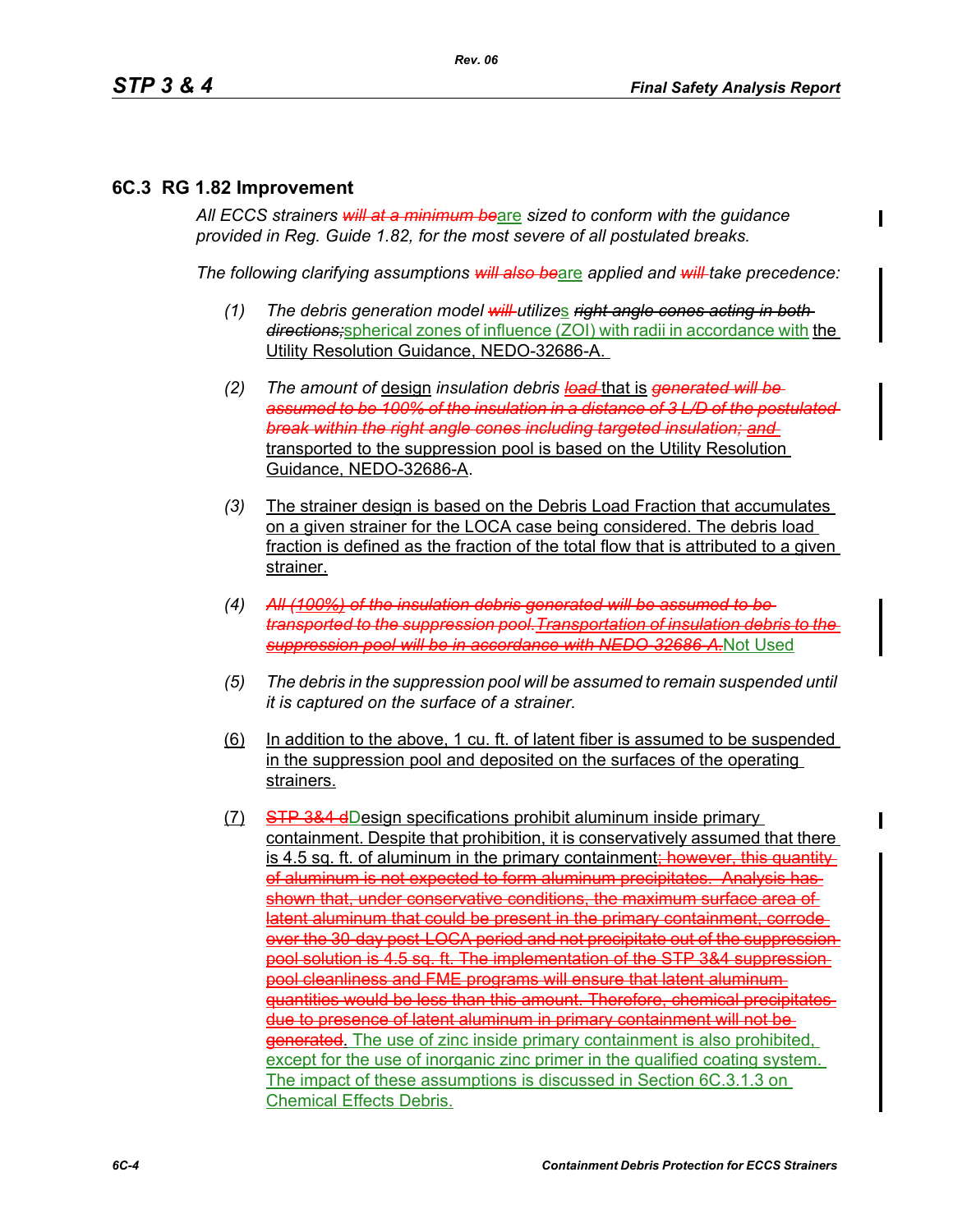*The sizing of the RHR suction strainers will assume that the insulation debris in the suppression pool is evenly distributed to the 3 pump suctions. The strainer size will be determined based on this amount of insulation debris and then increased by a factor of 3. The flow rate used for calculating the strainer size will be the runout system flow rate.*

Suction strainer sizing criteria is based on meeting NPSH requirements at run out system flow, and the design basis debris load including consideration of chemical effects, in the suppression pool that is considered to accumulate on the suction strainers after a number of pool volume turnovers.

*The sizing of the* RHR*, RCIC and HPCF suction strainers will conform to the guidance of Reg Guide 1.82 and will assume* assumes *that* all *the insulation debris in the*  suppression pool, including insulation debris, corrosion sludge, dust-and, dirt, and chemical debris *is proportionally distributed to the pump suctions based on the flow rates of the systems at run out conditions* considering the most limiting system failures*. The strainers available for capturing insulation debris will include 2 RHR suction strainers and a single HPCF or RCIC suction strainer* in accordance with single failure criteria. The assessment of chemical effects will beis in accordance with RG 1.82, and includes evaluation of the suppression pool post-LOCA chemistry, identificationand evaluation of potentially reactive material in the drywell<del>, benchtop testing to identify</del> types and amounts of chemical precipitates, and small-scale testing of strainerelements, if required. Downstream effects of material predicted to pass through the suction strainers will be evaluated in accordance with RG 1.82.

#### **6C.3.1 Downstream and Chemical Effects Discussion**

The ABWR design provides reasonable assurance that downstream effects as a result of debris bypassing the strainers will not have a deleterious effect on critical components such as fuel rods, valves and pumps downstream of the suction strainers. The basis of this assurance is provided in the following:

### **6C.3.1.1 Latent Debris Generation**

Relative to the generation of latent debris, the ABWR contains a number of design features and controls which reduce the likelihood of such debris being generated as compared with operating BWR and PWR plants. Access to the containment during power operation is prohibited as the containment is inerted, thereby eliminating the likelihood of latent debris generation due to work being performed during power operation. In addition, in the unlikely event that latent debris exists in the suppression pool during power operation, the suppression pool cleanup (SPCU) system provides on-going cleanup. This system is run on an intermittent basis during power operation and provides an early indication of any deterioration of the suppression pool water quality. The suction pressure of the SPCU pump is monitored and provides an alarm on low pressure. During refueling outages, when latent debris could be generated by workers inside the containment, temporary filters are used during post-construction systems testing in accordance with plant housekeeping and foreign material exclusion procedures, further reducing the potential for introducing debris to the suppression pool. STP 3 & 4 has aAn operational program for suppression pool cleanliness,

ı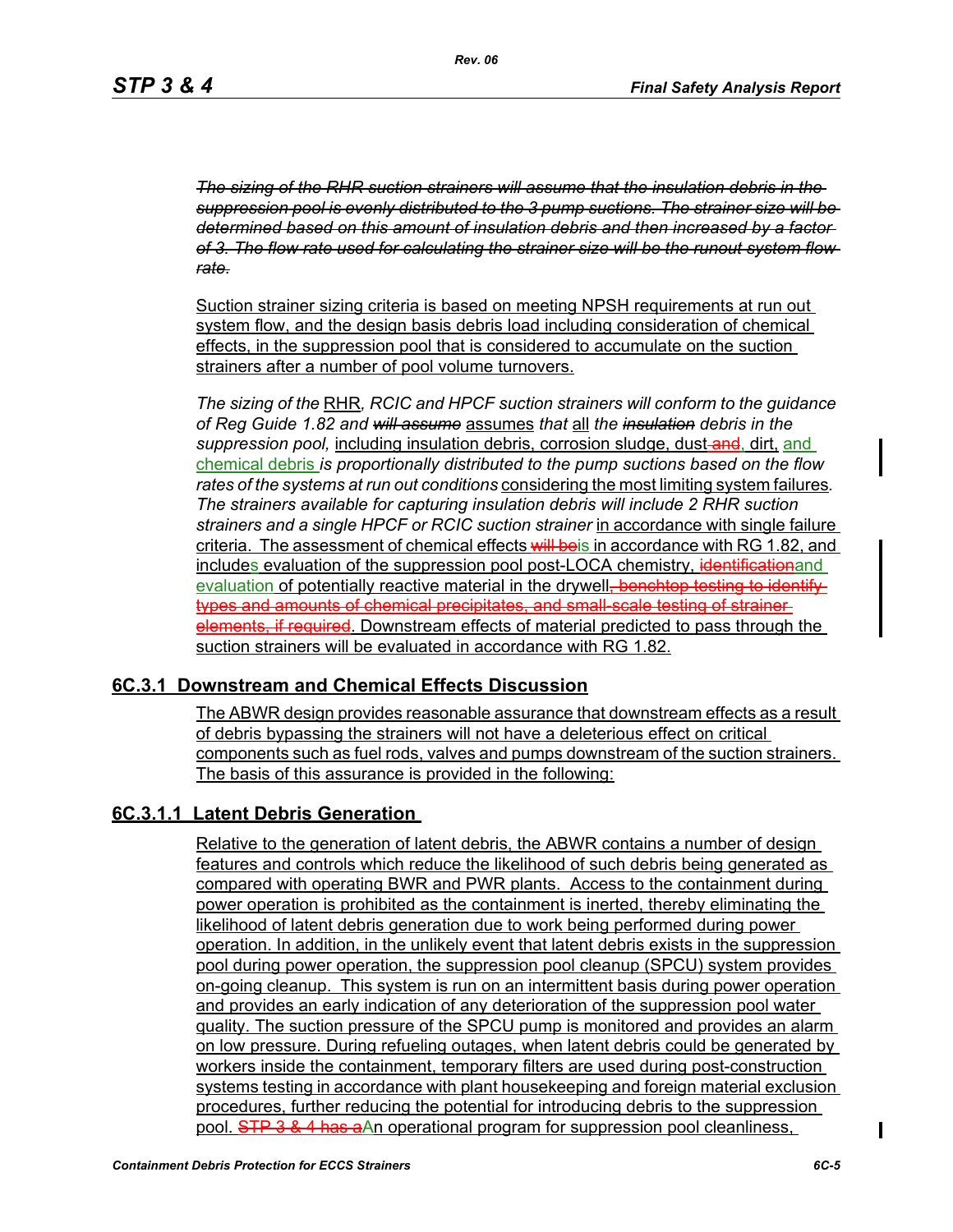documented in accordance with Section 13.4S, which provides for periodic inspections of the suppression pool for cleanliness during outage periods. This operational program is described in Subsection 6.2.1.7.1. Maintenance procedures provide procedure steps for removing, at periodic intervals, sediment and floating or sunk debris from the suppression pool that is not removed by the suppression pool cleanup system. Quarterly surveillance tests of Residual Heat Removal (RHR), High Pressure Core Flooder (HPCF), and Reactor Core Isolation Cooling (RCIC) systems provide further assurance that there is no blockage due to debris in the pump suction. Finally, the use of a stainless steel liner in the submerged portion of the ABWR suppression pool as opposed to carbon steel, which has been used in earlier version BWR suppression pools, significantly lowers the amount of corrosion products which can accumulate at the bottom of the suppression pool.

## **6C.3.1.2 LOCA-Generated Debris**

Relative to the generation of debris from a postulated pipe break, the ABWR design contains a number of improvements from earlier BWR designs. The elimination of the recirculation piping removes a significant source of insulation debris from the containment and also reduces the likelihood of a large high energy pipe break which could lead to debris generation. For the STP 3 & 4 design, there is no fibrous insulation or calcium silicate on piping systems, including small bore piping, inside the containment. All thermal insulation material in the primary containment is a Reflective Metallic Insulation (RMI) design. RMI breaks up into shards most of which are too large to pass through the ECCS suction strainers which have a maximum 2.1 mm (1/12 inch) hole size. Furthermore, the use of fibrous and calcium silicate materials in the STP 3-& 4 primary containment is prohibited. With regard to LOCA-generated miscellaneous debris, the design STP 3&4-minimizes the potential for such debris by specifying secure restraints, such as high tensile strength aircraft cable or specially designed bands, to secure equipment ID tags onto components located inside containment.

### **6C.3.1.3 Chemical Effects Debris**

The STP 3 & 4primary containment will not contain reactive materials such as aluminum, phosphates, or calcium silicate, and minimizes zinc by prohibiting it except for a small amount in inorganic primers. In addition, the STP 3 & 4-Suppression Pool Cleanliness program (Subsection 6.2.1.7.1) ensures that quantities of latent debris, which might include aluminum or fiber, are kept to a minimum. A solubility calculation indicates that more than 4.5 square feet of latent aluminum would have to be present in the suppression pool to form aluminum precipitates under bounding conditions post-LOCA. Ensuring that there is less than 4.5 square feet of latent aluminum is within the capability of the containment cleanliness program.

The evaluation of the 4.5 square feet of latent aluminum considered formation of aluminum oxyhydroxide under bounding pH and temperature conditions during the 30 day post-LOCA period. Additionally, formation of sodium aluminum silicate was considered due to potential exposure to concrete during the 30-day post-LOCA period. A surface area of 302 ft $\leq$  of exposed concrete was postulated based on URG assumptions about failed qualified coatings on surfaces of walls and flooring that could be within the zone of influence of the break. (For the purpose of quantifying failed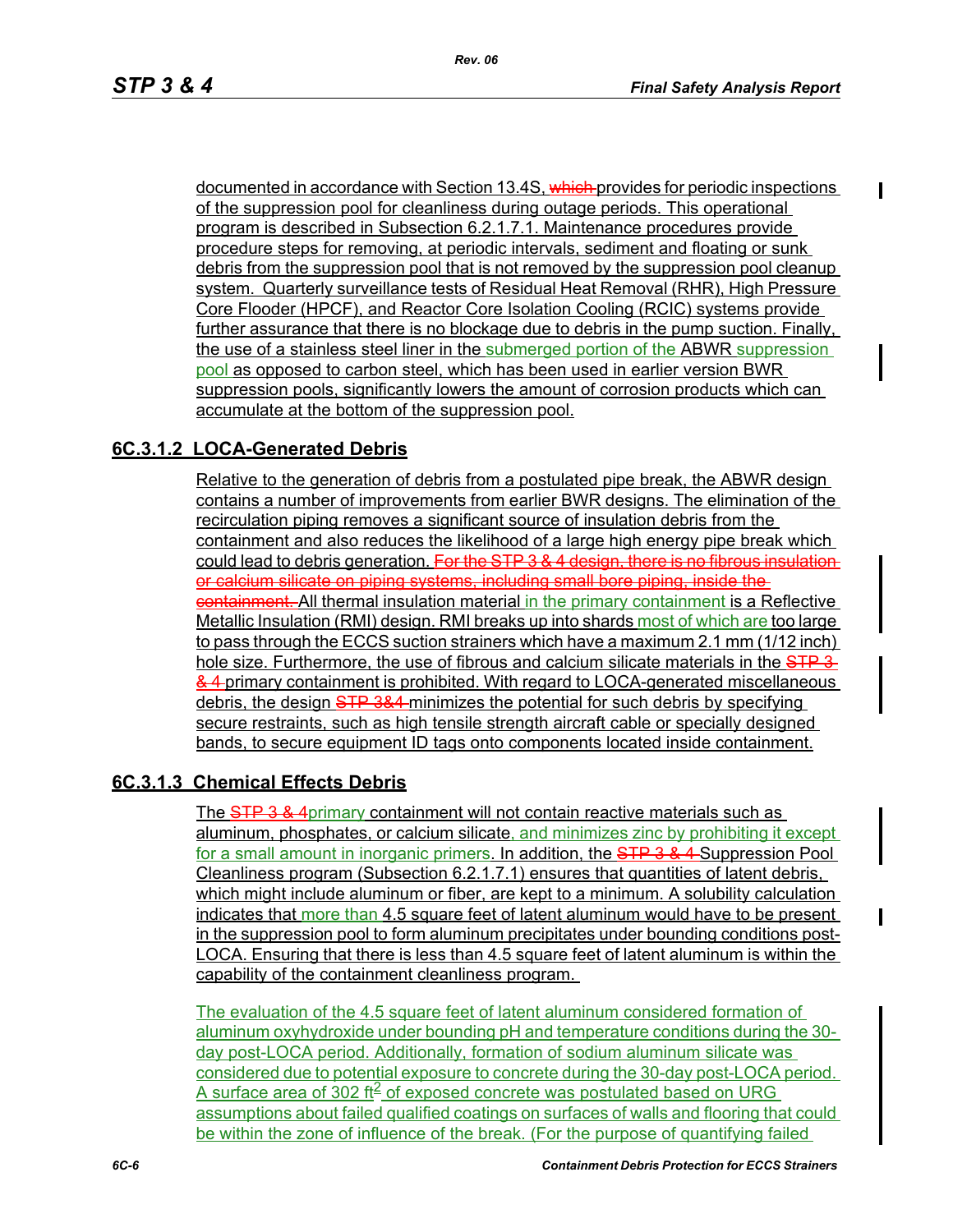coatings (vs. exposed concrete), the URG doubled the 302 ft<sup>2</sup> to account for coatings on components, supports and structural steel that might also be within the ZOI.)

Additionally, there is no exposed concrete inside the containment, i.e. it is covered by stainless steel or carbon steel, or qualified coatings. Even if the qualified coatings were to fail, there are no phosphates in the suppression pool water to form calcium precipitates.

Finally, since there is no exposed concrete there is no potential to form silicon precipitates. Similarly, even if the qualified coatings were to fail, there is no sodium in the suppression pool water to form sodium silicate precipitates.

Athough eEvaluations of corrosion products from the postulated 4.5 square feet of latent aluminum conclude there would be no significant precipitation of the corrosion products due to the solubility of these corrosion products in the suppression pool. However, for conservatism, the downstream effects on fuel evaluation assumes that the small quantity of aluminum oxyhydroxide and sodium aluminum silicate predicted to form during the 30-day post LOCA period will not remain in solution.

The only form of zinc allowed inside primary containment is the inorganic zinc (IOZ) primer used in the qualified coatings system. The URG (Reference 6C-3) conservatively assumes that 604 square feet of qualified coatings are destroyed during the LOCA, which results in 47 pounds of IOZ. Analyses of the destroyed zinc primer determined that a maximum of 58.6 pounds of corrosion product (in the form of zinc oxide) would result from the over 20,000 square feet of zinc surface area (based on 10 micron spheres), and this zinc corrosion product will conservatively be assumed to be non-particulate in the evaluation of downstream effects on fuel.

### **6C.3.1.4 Debris Transport**

The ABWR contains design features which reduce the transport of accident-generated debris to the suction strainers. The wetwell, which is the chamber in direct contact with the suppression pool, is largely empty with the only significant components/structures being an access tunnel, a grated catwalk and the Safety Relief Valve (SRV) discharge piping. There are no normal operating high energy piping systems in the wetwell which could break and lead to debris generation. The high energy piping in the ABWR, which consists largely of the main steam, Reactor Water Cleanup (RWCU) system, and feedwater piping under normal operating conditions, is located in the upper drywell area. Any debris which is generated by a break in these systems would need to pass through a circuitous route involving any one of the ten drywell connecting vents (DCVs) and then through any one of the thirty horizontal vents before reaching the suppression pool. The DCVs have horizontal steel plates located above the openings that prevent any material falling in the drywell from directly entering the vertical leg of the DCVs. A vertically oriented trash rack is installed around the periphery of the horizontal steel plate to intercept debris. In order for debris to enter the DCV, it would have to travel horizontally through the trash rack prior to falling into the vertical leg of the connecting vents. Thus, the ABWR is resistant to the transport of debris from the drywell to the wetwell.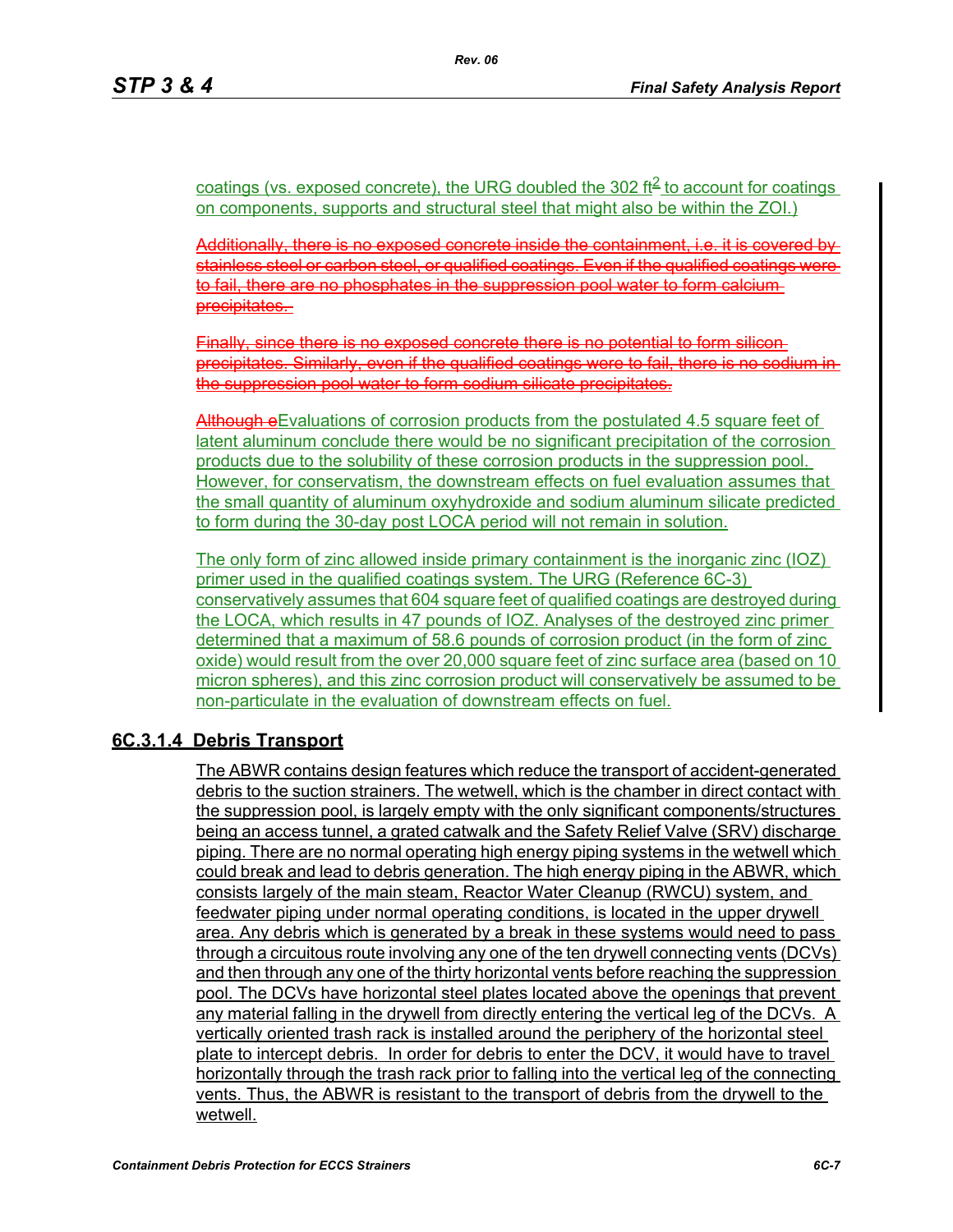## **6C.3.1.5 Suction Strainer Design**

In addition to these mitigating features, the downstream effects are reduced by the suction strainers themselves. The strainers are designed to protect the ECCS pumps to allow them to function long-term after an accident. As a result, they are designed so that 100% of the ECCS flow is routed through them and filtered such that particles 2.1 mm or larger are captured by the strainer. STP 3 & 4 conforms to The strainers meet the requirements of Revision 3 of Regulatory Guide 1.82.

## **6C.3.1.6 Diversity of ECCS Delivery Locations to the Core**

The ABWR has diversification of ECCS delivery points which helps to reduce the consequences of downstream blockage. Two HPCF systems deliver coolant to the region above (at the outlet of) the core. One LPCF system provides coolant through one of the feed water lines. The RCIC system delivers coolant to the other feedwater line. Two LPCF systems deliver coolant through separate spargers into the outer annulus region. Should any blockage occur in the lower core region, such as the fuel filterinlet, which could limit the effectiveness of systems like RHR, the HPCF will still be effective at providing cooling water because it delivers water through spargers located above the core.

Calculations have been performed indicating that even in the highly unlikely event of a complete blockage of the inlet of the fuel assembly and with minimal bypass flow, sufficient flow would be provided from above the core by the HPCF to cool the fuel assemblies.

### **6C.3.1.7 Fuel Assembly Bypass Flow**

The ABWR is designed to provide for fuel assembly bypass flow to cool the control rods between fuel assemblies. The bypass flow is upstream of the fuel assembly tie plate and any integral debris filter. Calculations have shown that even in the highly unlikely event that a fuel assembly were to block completely, this bypass flow is sufficient to cool the fuel assemblies. Because this bypass hole size is much larger than the strainer hole size, it is highly unlikely to plug. The bypass flow paths, however, were not credited in the analysis that developed the test acceptance criteria for the fuel tests.

### **6C.3.1.8 6C.3.1.7 Related Tests**

Regarding acceptance criteria for blockage of small clearances, it is noted that should be no fiber downstream of the STP 3 & 4 suction strainers because the only fiber potentially inside primary containment (latent loose debris) will not be degraded during the pipe break and will not be small enough to pass through the 2.1 mm diameter holes in the CCI cassette-type suction strainers. Preliminary data from testing conducted by Westinghouse (WEC) to resolve GSI-191 has not identified any coagulation of particulate debris until after fiber is introduced to the flow stream. Therefore, bBlockage of small clearances in downstream components is not likely for the STP 3 & 4 downstream components due to the small amount of assumed latent fiber. Regarding acceptance criteria for blockage of small clearances, it is noted that there should be no or minimal fiber downstream of the suction strainers because the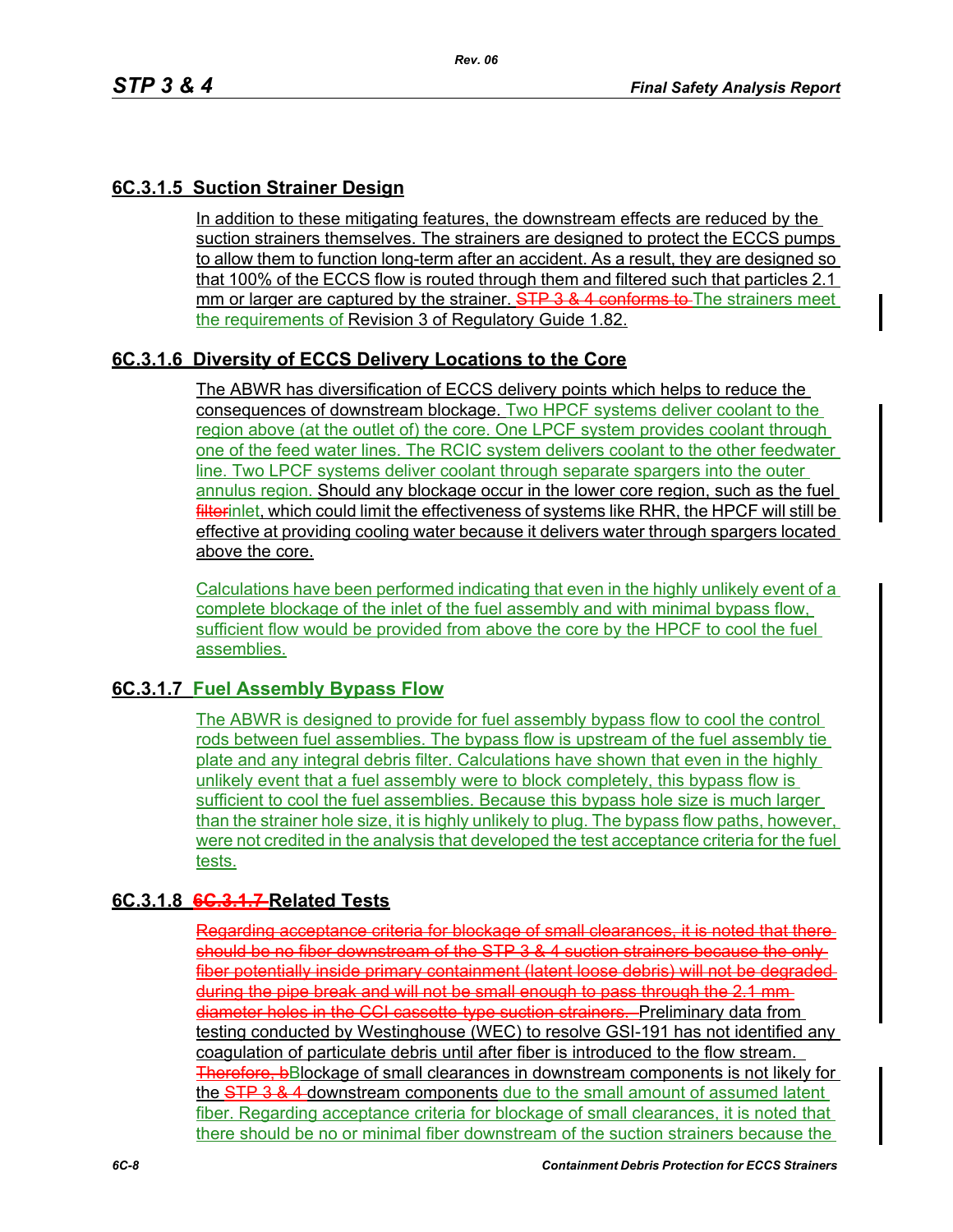only fiber potentially inside primary containment (latent loose debris) is not likely to be degraded during the pipe break and small enough to pass through the 2.1 mm diameter holes in the cassettetype suction strainers. For conservatism, however, all of the latent fiber assumed to be in containment (1 cu. ft.) will be assumed to be destroyed fibrous insulation small enough to all pass through the ECCS suction strainers. The analysis of the effects of debris on downstream components such as pumps, valves and heat exchangers in PWRs was documented in WCAP 16406, which was approved by the NRC. It is expected that the analysis results which showed acceptable performance of these components will apply to BWRs due to similarity in materials and clearances to the PWR components.

## **6C.3.1.9 6C.3.1.8 Downstream Fuel Effects Test**

For the initial fuel eveleload, a downstream effects test for the fuel is performed to ensure that small debris by passing passing through the suction strainers does not impair the flow to the core. The detailed test procedure will be provided to the NRC at least six months prior to performing the test and will reflect industry experience with performance of such tests, for example consideration of fuel assembly geometry, debris addition and test protocol, number of tests, and provisions for assessing test variability (COM 6C-2). The following discusses the test plan, the analysis basis, and the debris assumptions used in this test.

### **6C.3.1.9.1 6C.3.1.8.2 Analysis**

### **6C.3.1.9.1.1 6C.3.1.8.2.1 Introduction**

An analysis determines the acceptable level of blockage in the fuel by LOCA generated debris which bypasses the ECCS suction strainer. This analysis ensures that the long term core cooling per Criterion 5 of 10CFR50.46 is maintained, the calculated peak clad temperature is maintained at an acceptably low value, and decay heat is removed for an extended period of time required by the long-lived radioactivity remaining in the core. Potential deposition of particulate, chemical effects and fibrous debris on the fuel and its impact on the heat transfer from the cladding is also included in the evaluation.

The results of the analysis are used to determine the acceptance criteria for the downstream fuel effects test, to be performed at least 18 months prior to initial fuel load.

### **6C.3.1.9.1.2 6C.3.1.8.2.2 Analysis Approach**

Although the diversification of ECCS delivery points (injection into the top of the core by the High Pressure Core Flooders and injection into the downcomer by the Low Pressure Core Flooder and Reactor Core Isolation Cooling) helps reduce the consequences of a blockage in the fuel assembly, for this analysis it is assumed that all the debris is delivered to the bottom of the core and therefore, passes through the fuel inlet, which is the most likely place for blockage to occur.

The analysis is performed for a feedwater line break for the following reasons. Following the break and after the blowdown is complete, the water level in the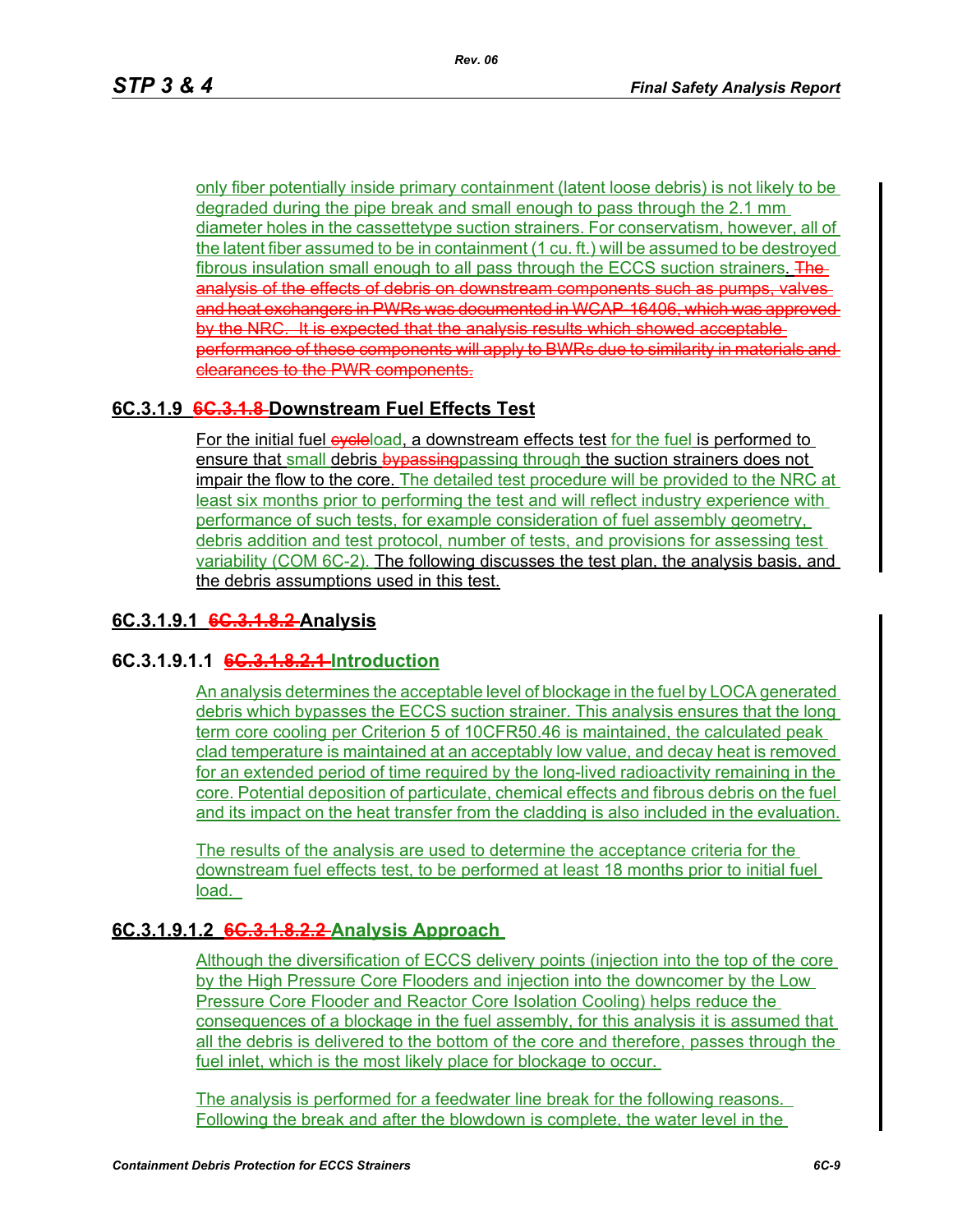downcomer rises to the feedwater line (i.e. the break elevation). At that point, all the excess flow from the Low Pressure Core Flooder (LPCF) or Reactor Core Isolation Cooling (RCIC), not injected into the core will flow out through the break. The flow rate into the core is dependent upon the natural circulation head of colder water in the downcomer and the hotter water and two-phase mixture in the core region. As the core inlet begins to block, the core flow rate decreases. A steam line break, being at a higher elevation, will produce a higher natural circulation flow and therefore is less limiting than a feedwater line break for establishing the pressure drop limit at the fuel inlet.

For this analysis, the flow area at the fuel inlet is reduced to simulate blockage of the inlet. All bypass flow paths are assumed to be blocked. The reduced flow area at the core inlet decreases the core inlet flow rate and increases the core inlet differential pressure (DP). The minimum flow area is determined to ensure that no point in the core experiences significant cladding heat-up, measured by ensuring that the void fraction at the top of the active fuel, on average remains < 0.95. The corresponding hydraulic loss at the core inlet is the parameter monitored and used as the acceptance criterion in the test.

Conservative values of the nodal power peaking and pin-to-pin peaking factors for the hot assembly are chosen to place the hot rod at the Thermal Mechanical Operating Limit (TMOL). A core power corresponding to a decay heat at 5 minutes after shutdown is assumed as the debris accumulates at the inlet and increases the hydraulic resistance. This core power corresponding to decay heat at 5 minutes is conservatively kept constant thereafter. For the reasons stated below, blockage sufficient to reduce core cooling within 5 minutes is not likely:

- The core and the upper plenum retain significant inventory during the blowdown. The void fraction in the upper plenum remains below 1.0. Therefore, additional water injected into the core before a quasi-steady state is established is minimal (i.e., the level in the downcomer increases to the FW line). After the quasi-steady state is achieved, the injection into the core is limited by the natural circulation head and core boil off.
- The debris laden flow from the suppression pool will be injected into the vessel only after the initial inventory of the ECCS piping, which is clean, is swept and injected into the vessel. Therefore, any suppression pool water will be further diluted by this clean initial injection.
- Although not credited in this analysis, the HPCF pumps (and RCIC) initially inject from the condensate storage tank (CST), which is a clean source of water. The LPCF pumps do not start injection until after 2 minutes.

In addition, a parametric study is performed to determine the effect of fouling caused by deposition of particulate, fibrous and chemical effects debris on the cladding. The level of initial fouling on the cladding is increased to represent the effect of deposition of debris on the cladding.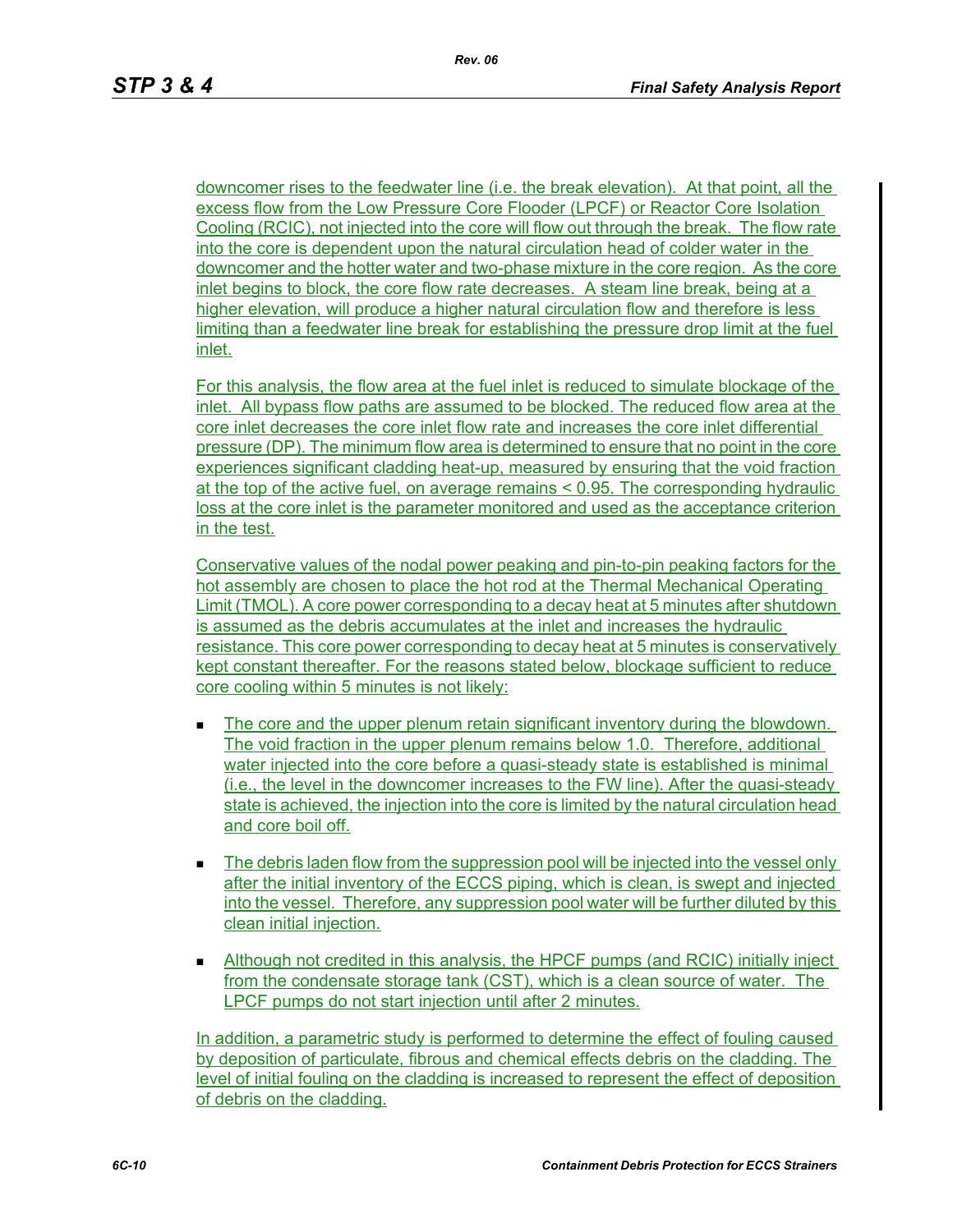# **6C.3.1.9.1.3 6.C.3.1.8.2.3 Analysis Results**

An analysis was performed to compare the core inlet DP, flow rate and void fractions for the cases with no blockage and with blockage resulting in an increase of the hydraulic resistance of the fuel inlet. The analysis results demonstrate that despite a very high level of hydraulic resistance, sufficient flow remains available to the core to ensure that the core void fraction both in the hot assembly and average assembly remain  $< 0.95$ .

In the ABWR design, the peak cladding temperature (PCT) occurs very early in the transient during the Reactor Internal Pumps (RIPs) coastdown phase, before ECCS injection occurs. Therefore, the PCT remains unaffected after the RIP coastdown by the subsequent blockage at the fuel inlet because the cladding temperature is maintained low (near the saturation temperature) as the core void fraction, both in the hot and average assemblies, is maintained below 0.95. The low fuel clad temperature also ensures that cladding oxidation does not occur in the long term cooling phase of the accident.

A study was performed on the effects of debris fouling on clad temperature. Normal clad fouling varies between 0.0-10.0μm, and this was increased to a uniform 30μm. This increase resulted in a maximum increase in clad temperature of 30°C.

In accordance with Westinghouse BWR LOCA methodology, the thickness of the "crud" layer is calculated. Assuming all the debris generated is deposited evenly over the fuel, it would generate a layer <15 μm thick. The layer includes fiber and chemical deposits. Additionally, all of the particulates except RMI shards were assumed to be deposited on the fuel surface as additional crud. A sensitivity study was performed in which a uniform 30 um layer was applied along the length of the fuel. A 30 um layer is conservative and accounts for normal fouling (<10 μm) and pre-existing cladding oxidation, in addition to the crud buildup from debris. This increased fouling layer was shown to cause a 30 degree increase in clad temperature at the time of Peak Clad Temperature (~5 seconds). However, this increase does not apply to the peak clad temperature (PCT), because, in all cases, the PCT occurs within seconds of the LOCA initiation and it would take several minutes for debris to begin to reach the fuel. Any increase in cladding temperature caused by debris occurs well after the initial PCT and would be bounded by the 30°C evaluation. Consequently, any heatup caused by subsequent fuel crud deposition will not impact this initial PCT.

The results of the analysis provide an acceptable core inlet differential pressure (DP), corrected for the flow rates to account for the fact that the flow rate will decrease differently in the test loop (supplied by a pump) vs. in the analysis (controlled by natural circulation head). This is shown in the equation below:

$$
\left[\frac{\Delta p_{f}}{\Delta p_{i}}\right]_{\text{Test-Measured}} = \left[\frac{\Delta p_{f}}{\Delta p_{i}}\right]_{\text{LOCA-Aly}} * \left(\frac{w_{i}}{w_{f}}\right)_{\text{Ay}}^{2} \left(\frac{w_{f}}{w_{i}}\right)_{\text{Test}}^{2}
$$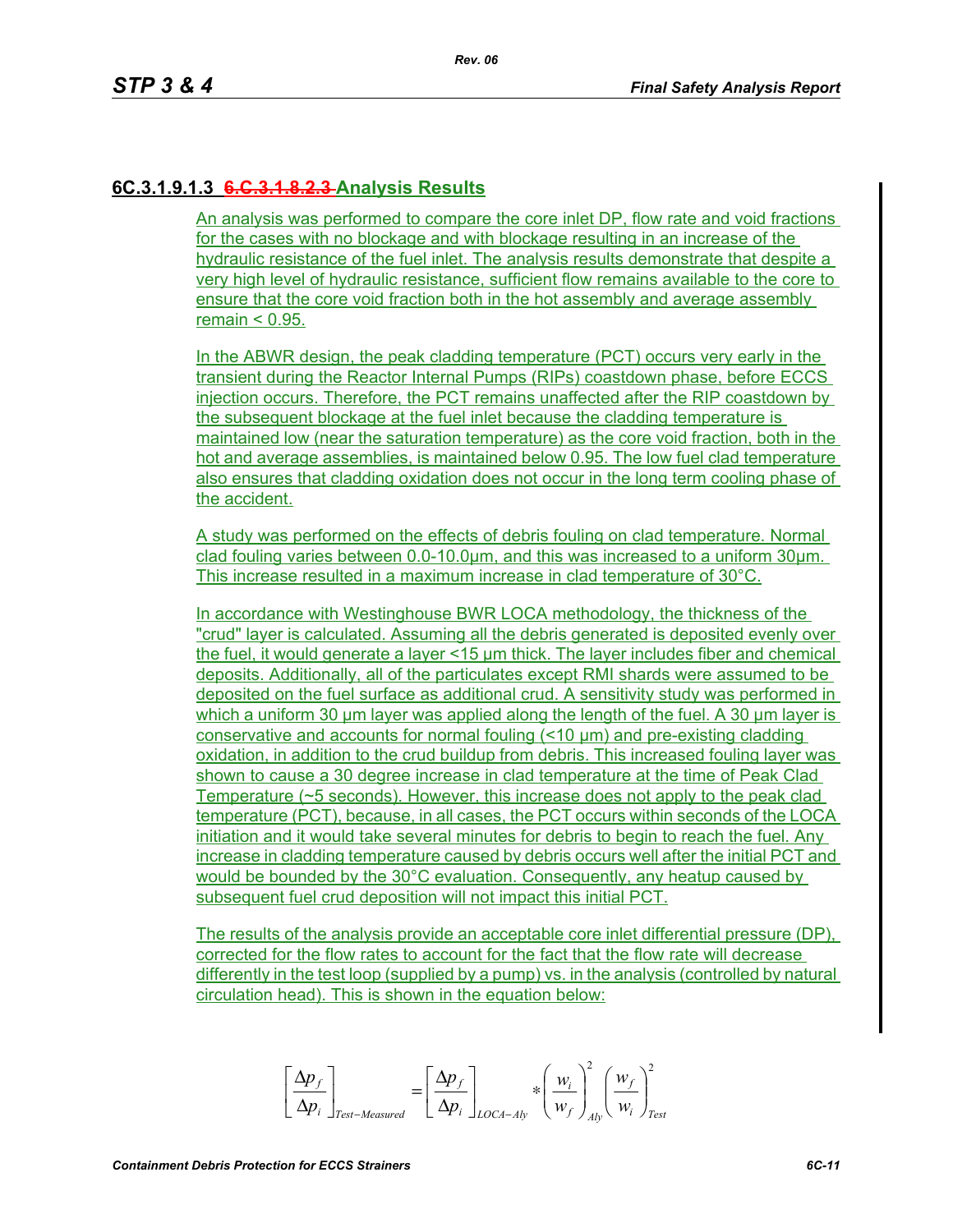Where subscript "*i*" denotes initial (i.e., unfouled conditions), "*f*" indicates fouled conditions, "*Aly*" refers to analysis, "*W*" is the flow rate into the assembly, and "∆p" is the hydraulic loss pressure drop from the bundle inlet to downstream of the third grid.

# **6C.3.1.9.2 6C.3.1.8.1 Test Plan**

A test facility is comprised of a fuel assembly mock-up, a pump, associated recirculation piping, and a mixing tank to add the debris. The test is conducted with a single partial height fuel assembly, including a fuel debris filter, a fuel inlet nozzle, any integral debris filters, lower tie plate and fuel spacer grids. The cross-section of the fuel is modeled exactly; the length of the fuel assembly is reduced. The fuel assembly is unheated. The bypass flow paths are blocked for this test.

As described below, the testing will follow the test plan developed and implemented for the PWR Owners Group (PWROG) fuel debris capture testing with regard to debris preparation, addition of debris and monitoring pressure drop. This PWROG test plan is consistent with and accounted for revised NRC guidance for PWR's to respond to Generic Letter 2004-02 (Reference 6C-14). The test initial conditions are at a flow rate of 3.326 kg/second, and Several tests will be performed at a range of flow rates of 1 to 5 kg/sec (15.9 to 79.3 gpm) and at atmospheric pressure and ambient temperature. These flow rates is expresentative of the flow at recirculation conditions. The atmospheric pressure and ambient temperature result in a viscosity that is conservative with respect to pressure drop due to debris blockage. The test is initiated at clean conditions to establish a flow representative of post-LOCA recirculation conditions. The flow is injected at the fuel assembly inlet. Once a steady state has been established, the debris (described in  $6C.3.1.89.3$ ) is added to the system in a manner consistent with NRC guidance identified in Item 5(a) in Section 6.2.2, Appendix A of Reference 6C-15. The fibrous debris is added first. The fiber is added slowly and insmall amounts. Once all the fibrous debris has been added, the remainder of the debris is added. The particulate debris is added first and in such a way that it does not coagulate and therefore would be able to block more of the potential fiber mat interstices. Next, fibrous debris is added. The fiber is also added slowly and in small amounts so as to ensure that the fibrous debris does not coagulate but remains as individual fibers. Once all of the particulate and fibrous debris has been added, chemical surrogate debris is added. The chemical surrogate material is added in batches and slowly so that it does not coagulate. As described in 6C.3.1.9.3, below, the particulate debris surrogate is the same as was used in the PWROG fuel debris capture tests; silicon carbide having a dimension of 0.01 mm (10 microns) and the chemical surrogate debris is prepared using the method identified in WCAP-16530- NP-A (Reference 6C-16). The pressure drop across the inlet and the entire fuel assembly is monitored. In addition, the flow rate and coolant temperature is are monitored. The test is run until all debris has been deposited in the system and-or a steady state pressure drop condition has been achieved. The above steps are consistent with the manner in which the PWROG fuel debris capture tests were performed.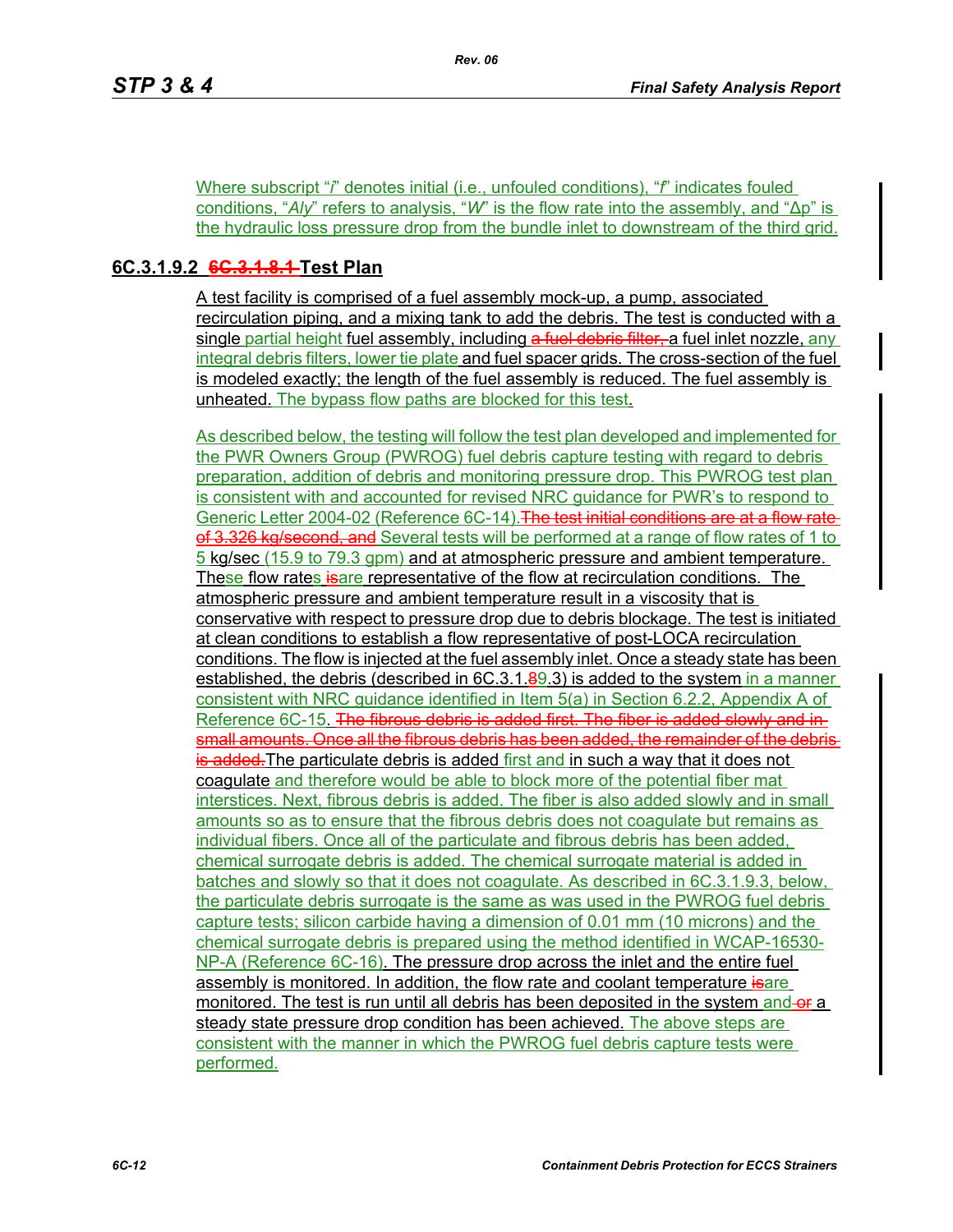## **6C.3.1.9.3 6C.3.1.8.3 Debris Assumptions for Downstream Test**

The test is conducted using conservative assumptions regarding the debris that would be present in the suppression pool following a LOCA. The following debris types are included: (1) Coatings, (2) Sludge, (3) Dust/Dirt, (4) Rust Flakes, (5) RMI shards, and (6) Latent Fiber, and (7) Aluminum oxy-hydroxide as a surrogate for potential non-particulate zinc and aluminum corrosion products. As noted previously, the aluminum oxy-hydroxide used as a chemical surrogate is prepared using the method identified in WCAP-16530-NP-A (Reference 6C-16). No chemical debris is includedsince there are no credible sources of chemical debris in STP 3 & 4. The first four debris types are conservatively assumed to be particles smaller than 2.1 mm and are therefore all assumed to pass through the ECCS strainers. For the RMI shards and latent fiber, an assessment of the amount of the debris passing through the strainer is performed. Based on the size distribution of stainless steel RMI destroyed during jet testing (and shown in Figure 3-7 of NUREG/CR-6808), 4.3% of the RMI within the break zone of influence is assumed to be shards smaller than 2.1 mm, and therefore small enough to pass through the strainers. Latent fiber debris upstream of the strainers is conservatively assumed to be 1 ft<sup>3</sup> (6C.3 item (6)). The fraction of latent fiber assumed to be small enough to pass through the strainers is 10% based on conservatively assuming the fraction of bypass is 10 times the amount of destroyed fibrous insulation fibers (fines) and therefore is all assumed to pass through the strainers. (which are not credible in the ABWR) that bypassed CCI cassette-typestrainers during testing for GSI 191 plants. Based on the size distribution of stainle steel RMI destroyed during jet testing (and shown in Figure 3-7 of NUREG/CR 6808). 2% of the RMI within the break zone of influence is assumed to be shards smaller than 2.1 mm, and therefore small enough to pass through the strainers.

The fibrous debris used in the test is prepared in the same manner as was done for the PWR Owners Group tests so as to be of a similar size (length) distribution. The particulate debris surrogate used in the test is the same as the particulate debris surrogate used for the PWR Owners Group tests and is silicon carbide having a nominal dimension of about 0.01 mm (10 microns). This particulate debris is a surrogate for all forms of particulate debris that are assumed to pass through the strainers. The use of small particulate debris in the test is conservative because, should a debris bed form, the small particulate provides for a densely packed debris bed that maximizes potential pressure drop.

Since there are 872 fuel assemblies in the STP 3 & 4 core, the above debris are reduced by a factor of 1/872. To account for the possibility of non-uniform debris deposition, a 10 % penalty is assumed. The total debris amounts that are used in the basis for the test are shown below: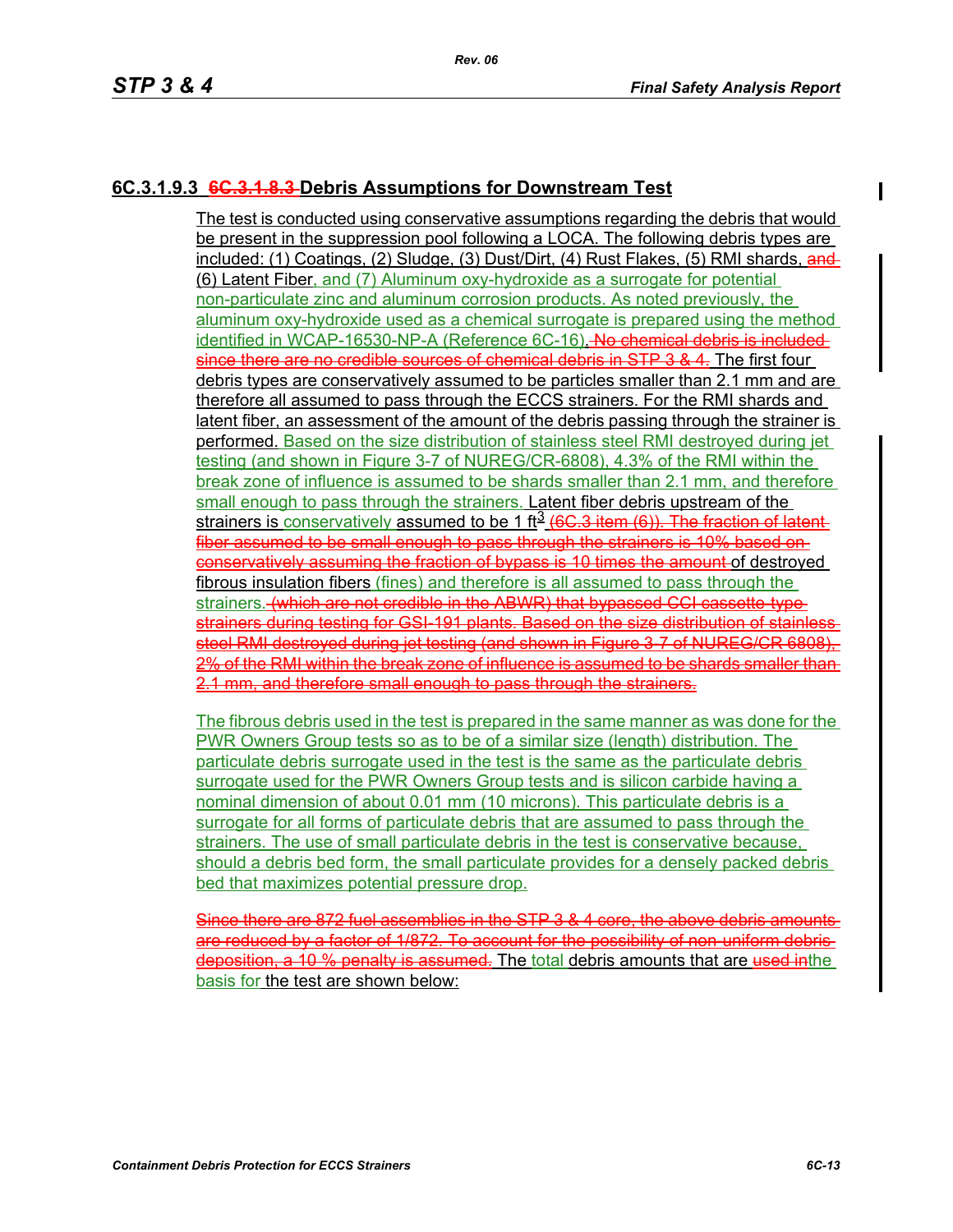| <u>Debris Type</u>          | <b>Debris Assumed in Downstream</b><br><b>Fuel Effects Test</b> |
|-----------------------------|-----------------------------------------------------------------|
| <b>Coatings</b>             | 0.10738 lbs. (Note 1)                                           |
| Sludge                      | 0.246195 lbs                                                    |
| Dust/Dirt                   | <del>0.189</del> 150 lbs.                                       |
| <b>Rust Flakes</b>          | <del>0.063</del> 50 lbs.                                        |
| Stainless Steel RMI-Shards  | 78.211926 inft <sup>2</sup>                                     |
| <b>Latent Fiber (fines)</b> | $0.218$ in 1 ft <sup>3</sup>                                    |
| <b>Aluminum Precipitate</b> | 0.11 lbs. (Note 2)                                              |
| <b>Zinc Precipitate</b>     | <u>58.6 lbs. (Note 2)</u>                                       |

Note 1: The URG value of 85 lbs of coatings is reduced by the mass of inorganic zinc primer (47 lbs.) that is accounted for by 58.6 lbs of zinc oxide precipitate

Note 2: Aluminum oxy-hydroxide is used as a surrogate for both zinc and aluminum corrosion products

Since there are 872 fuel assemblies in the core, the above debris amounts are reduced by a factor of 1/872. The test assembly debris load will be increased by a factor based upon the hot assembly power factor to account for the possibility of non-uniform debris deposition and non-uniform flow between assemblies.

# **6C.3.1.10 6C.3.1.9 Summary**

In summary, there is reasonable assurance that the downstream effects of material passing through the suction strainers will not adversely affect the fuel or other components. This conclusion is based upon the low potential for generating debris in the ABWR, the tortuous path for any debris to enter the wetwell from the drywell, the cleanup provisions for the water in the wetwell, the low potential forthe small quantity of conservatively assumed chemical debris, the small size of the holes in the suction strainers that filter out most debris, quarterly/periodic surveillance of HPCF, RHR, and RCIC systems which provides further assurance of the absence of debris which could affect their readiness for water injection capability, and diversity of injection points for ECCS into the core, and preliminary data from PWR test results which show littleimpact on head loss in the fuel region from particulate only debris. Furthermore, additional case studies have shown that even a complete blockage of a fuel assembly can be accommodated because designed bypass flow around the fuel assembly inlet is sufficient by itself to provide fuel assembly cooling post LOCA. Finally, even if the fuel assembly inlet is blocked completely and there is minimal bypass flow, the HPCF is sufficient by itself to provide flow from above the core to keep the fuel from exceeding Appendix K limits. These studies demonstrate that the ABWR has substantial defense in depth.

AThe test described in Subsection 6C.3.1.9 will be performed on the fuel to be used in the initial fuel cycle to confirm that debris will not adversely affect the fuel.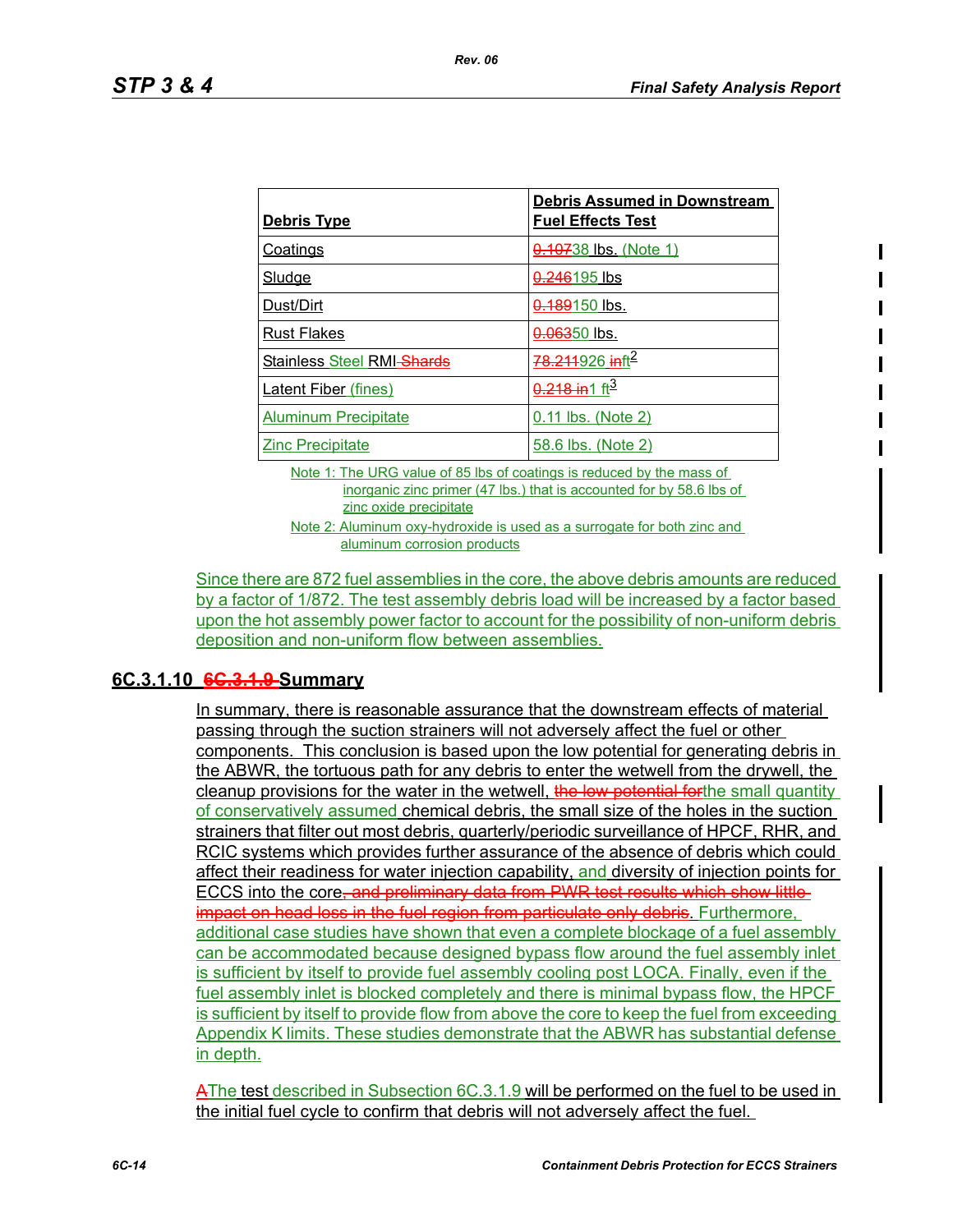# **6C.3.2 Evaluation of Downstream Effects on Major Components**

The effects of debris passing through the STP 3&4 strainers on downstream components such as pumps, valves, and heat exchangers will be evaluated using the methodology described in WCAP-16406-P "Evaluation of Downstream Sump Debris Effects in Support of GSI-191" along with the accompanying NRC Safety Evaluation. The WCAP includes equations for determining wear on surfaces exposed to the fluid stream due to various types of debris; e.g., paint chips or RMI shards. Methodologies for evaluating the potential for blockage of small clearances due to downstream debris are also included in the WCAP. The WCAP also identifies the acceptance criteria for these downstream components. The materials and clearances for the valves, pumps, and heat exchangers downstream of the ABWR ECCS suction strainers are essentially the same as the materials and clearances for the valves, pumps, and heat exchangers downstream of the PWR containment sump suction strainers. Therefore, the application of the WCAP methodology for the ABWR is appropriate.

The evaluation of the effects of bypassed debris on downstream components will be submitted as part of the overall downstream effects evaluation, which will be provided to the NRC at least 18 months prior to fuel load (COM 6C-1).

#### **6C.4 Discussion Summary**

*In summary, the ABWR design includes the necessary provisions to prevent*  deleterious *debris from entering the ECCS and impairing the ability of the RCIC, HPCF, and RHR systems to perform their required post-accident functions. Specifically, the ABWR does the following:*

- *(1) The design is resistant to the transport of debris to the suppression pool.*
- *(2) The suppression pool liner is stainless steel, which significantly reduces corrosion products.*
- *(3) The SPCU system will provide early indication of any potential problem.* Low SPCU pump suction pressure can provide early indication of debris present in the suppression pool and permit the plant operator to take appropriate corrective action.
- *(4) The SPCU System operation will maintain suppression pool cleanliness.* Plant housekeeping and Foreign Material Exclusion (FME) procedures assure pool cleanliness prior to plant operation and over plant life such that no significant debris is present in the suppression pool.
- (5) Visual inspection of the suction strainers is performed each refueling outage.
- (6) *(5) The equipment installed in the drywell and wetwell minimize the potential for generation of debris.*
- (7) *The ECCS suction strainers*The complexcassette-type ECCS strainers *meet the current regulatory requirements unlike the strainers at the incident plants.*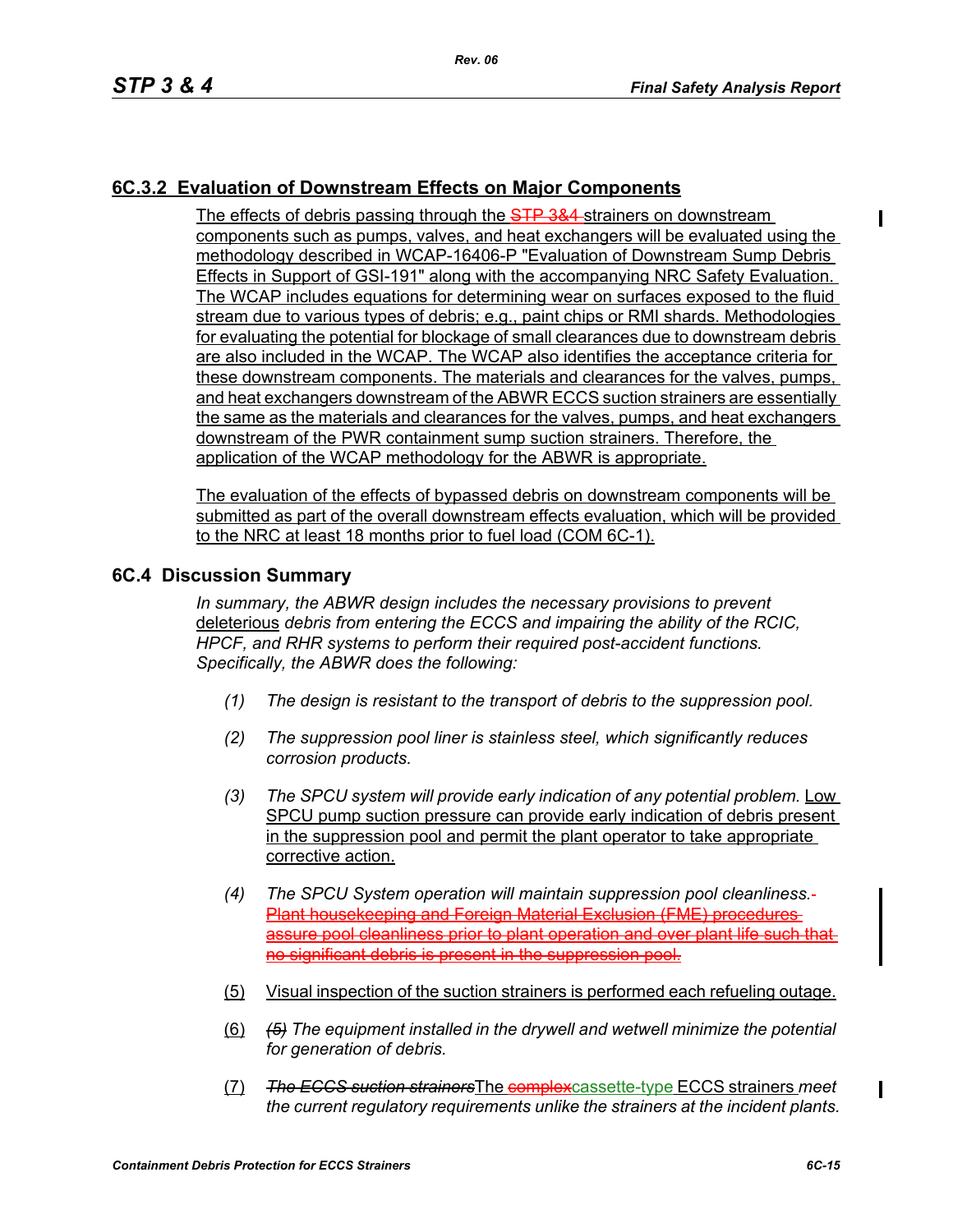- *(7) The RHR suction strainers will apply an additional factor of 3 design margins.*
- *(8)* Plant housekeeping and Foreign Material Exclusion (FME) procedures assure pool cleanliness prior to plant operation and over plant life such that no significant debris is present in the suppression pool or upper drywell.

#### *6C.5 Strainer Sizing Analysis Summary*

*A preliminary analysis was performed to assure* The strainer sizing analysis assures *that the above requirements could be* are *satisfied using strainers compatible with the suppression pool design as shown by Figure 1.2-13i. The following summarizes the results, which indicate strainer sizes that are acceptable within the suppression pool design constraints.*the strainer sizing analysis.

*Each loop of an ECCS system has a single*pair of *suppression pool suction strainer configured in a T shape with a screen region*the strainers *at the two ends of the T cross member. Analysis determined the area of each screen region*strainer. *Thus, RHR with three loops has six screen regions*strainers*. The HPCF with two loops has four screen regions*strainers*, and the RCIC has two screen regions*strainers*. The characteristic dimension given for the screens in the results below indicates a surface area consisting of a circle with a diameter of the dimension plus a cylinder with a diameter and length of the dimension.*The characteristic dimensions to calculate a surface area for cassette type strainer are given as follows.

- (1) Depth of filter pocket
- (2) Width of filter pocket
- (3) Length of strainer
- (4) Diameter of strainer

*By the requirements above, all of the debris* postulated to be in the suppression pool *deposits on the strainers. The distribution of debris volume to the strainer regions was determined as a fraction of the loop flow splits based on runout flow. Debris on the screen creates a pressure drop as predicted by NUREG-0897*NUREG/CR-6224 and NUREG/CR-6808, *which is referenced by R.G. 1.82. The equation for NUKONTM insulation on page 3-59 of NUREG-0897 was used for this analysis. The NUKONTM debris created pressure drop equation is a function of the thickness of debris on the screen (which is a function of debris volume), the velocity of fluid passing through the screen (runout flow used), and the screen area.* Pressure drop caused by the mixed particulates and fiber bed is calculated by the equation shown on NUREG/CR-6224, Appendix B. The following parameters play an important part in the function of this equation for pressure drop caused by mixed bed.

- (1) Thickness of debris on screen
- (2) Characteristic shape of debris type
- (3) Rate of particulate mass to fiber debris mass

I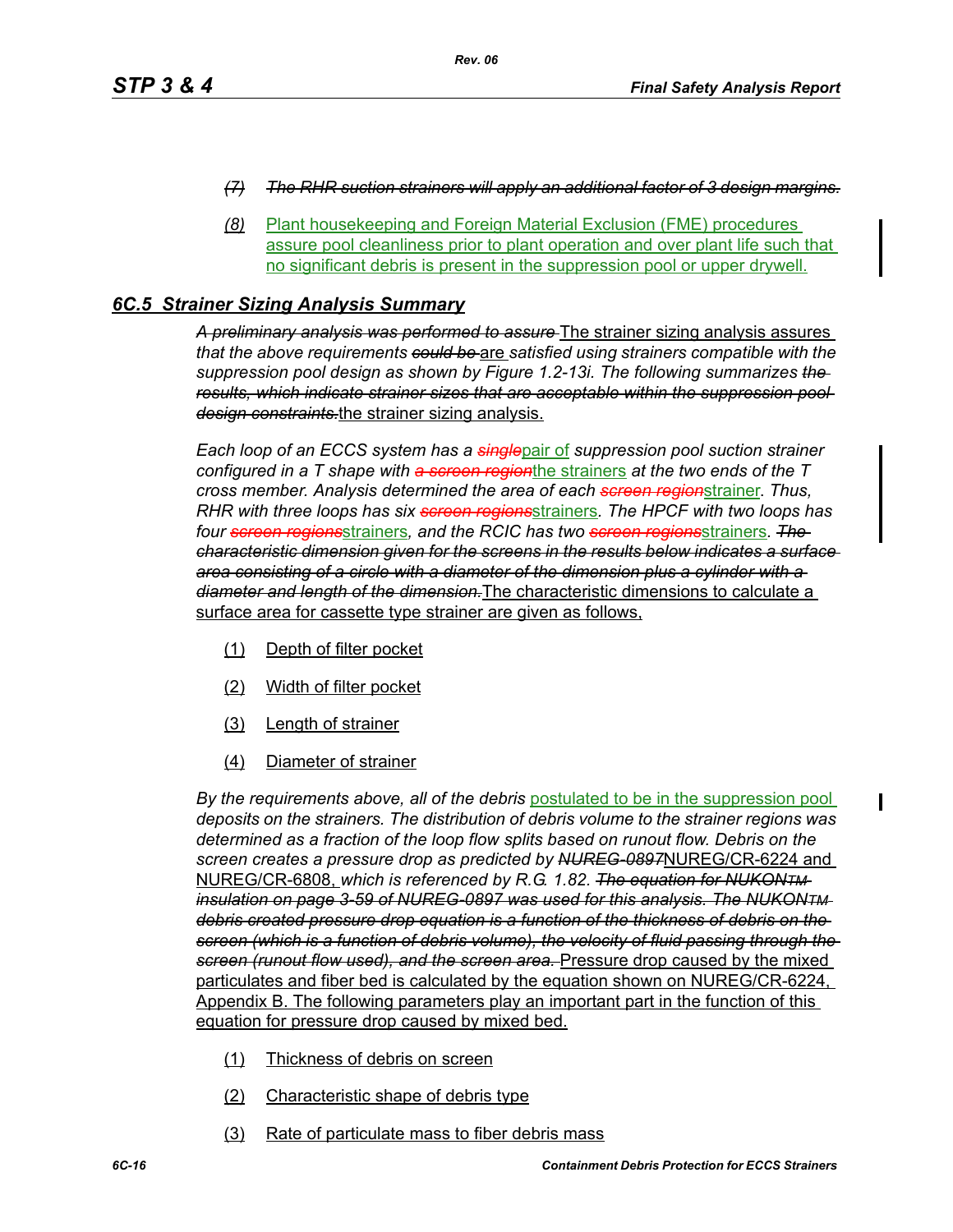#### (4) Velocity of fluid passing through the screen (runout flow used)

On the one hand, pPressure drop is calculated by the equation shown on NUREG/CR-6808 for RMI. *The debris created pressure drop was applied in an equation as follows; the static head at the pump inlet is equal to the hydraulic losses through the pipe and fittings, plus the pressure drop through the debris on the strainers, plus the hydraulic loss through the unplugged strainer, plus a margin equal to approximately 10% of the static head at the pump inlet, and plus the required NPSH. The static head takes into account the suppression pool water level determined by the draw down calculated as applicable for a main steam line break scenario. A summary provided in Table 6C-1, and a summary of the analysis results is provided in Table 6C-2.*

*By making realistic assumptions, the following additional conservatisms are likely to occur, but they were not applied in the analysis. No credit in water inventory was taken for water additions from feedwater flow or flow from the condensate storage tank as injected by RCIC or HPCF. Also, for the long term cooling condition, when suppression pool cooling is used instead of the low pressure flooder mode (LPFL), the RHR flow rate decreases from runout (1130 m3/h) to rated flow (954 m3/h), which reduces the pressure drop across the debris.*

In summary, the analytical process for sizing of the strainers is based on debris generation, debris transport and a head loss evaluation in accordance with the Utility Resolution Guidance, (NEDO-32686-A), supplemented by an assumption of latent fiber. This analytical method will be used to implement the ITAAC as shown in Tier 1, ITAAC 2.4.1.4.c, 2.4.2.3.g, and 2.4.4.3.j.

### **6C.5.1 ECCS Suction Strainer Sizing Design Basis**

The ECCS suction strainer design to be used on STP 3&4, which is described in Appendix 6C.2 and its associated references, is the same as the design for the Reference Japanese ABWR (see References 6C-11, 6C-12 and 6C-13), and the STP3 & 4 strainers will have at least the same area as the Reference Japanese ABWR strainers. Application of the Reference Japanese ABWR ECCS suction strainer design to STP 3 & 4 is conservative for the following reasons:

- The sizing of the Reference Japanese ABWR strainers is based on the methodology defined in the BWROG's Utility Resolution Guideline (URG) (Reference 6C-3).
- **The Reference Japanese ABWR primary containment includes fibrous and** calcium silicate thermal insulation, both of which are significant contributors to strainer head loss. For STP 3&4, tThe only type of thermal insulation allowed inside the primary containment is all stainless steel reflective metal insulation (RMI), which results in a much lower head loss across the ECCS suction strainers.

The application of the reference Japanese ABWR strainer head loss analysis to STP 3&4- is less conservative in one area. Section 6C.3 and Regulatory Guide 1.82, Rev. 3 state that the head loss calculations are to be performed at pump runout flow rate conditions. For the reference Japanese ABWR, these calculations were performed at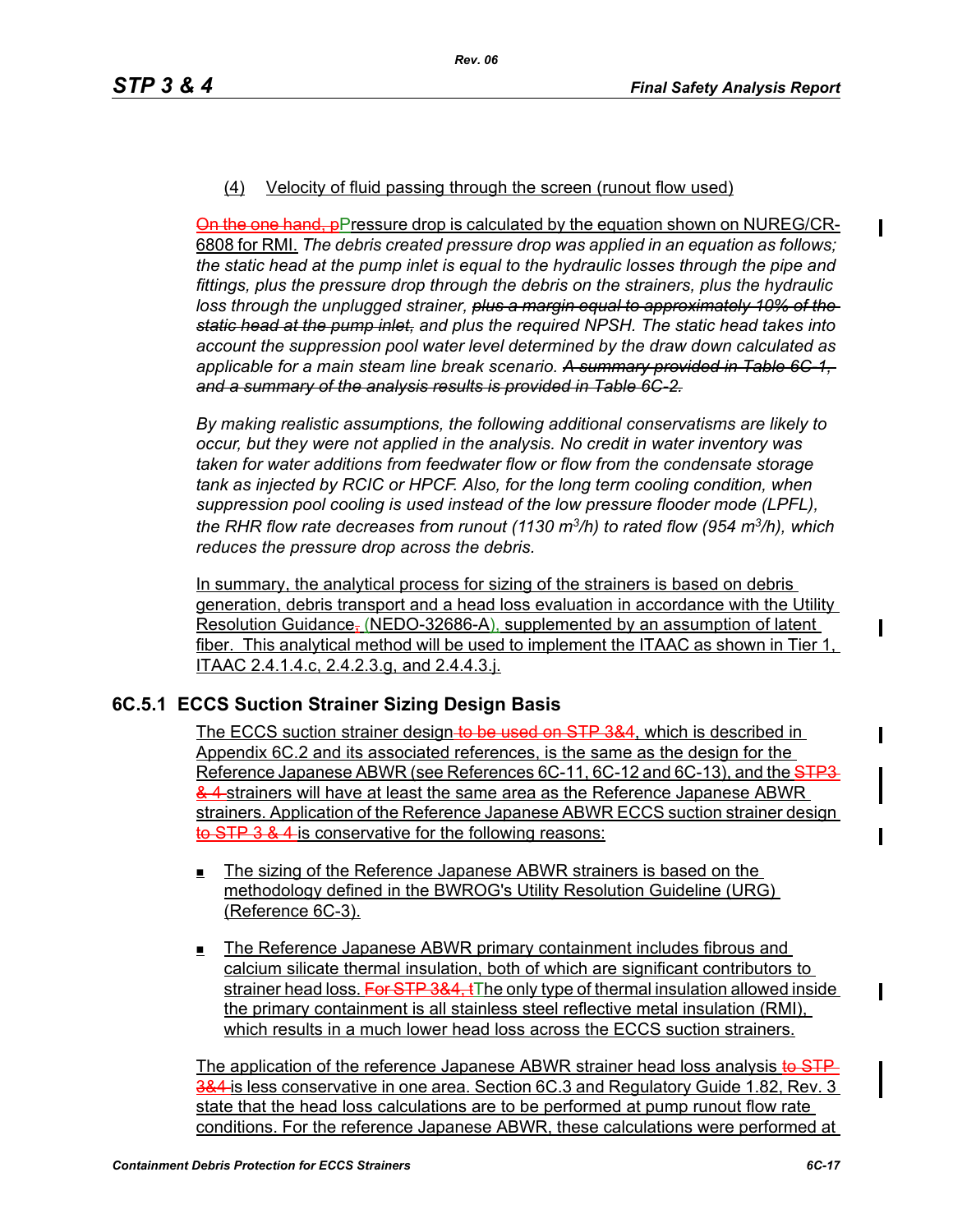design flow rate conditions. Because pump runout flow rate is greater than design flow rate and strainer head loss is proportional to flow rate, a higher suction strainer head loss is calculated at runout flow rate. However this higher head loss is more than compensated by other changes made by STP 3&4 compared with the reference Japanese ABWR, including the removal of fibrous and calcium silicate insulation materials from the containment. Consequently, the use of the reference Japanese ABWR for the licensing basis for STP 3&4 is conservative. This evaluation is documented in Reference 6C-13.

The expected cleanliness of the ABWR primary containment is supported by operating experience from one of the oldest Japanese ABWRs. Specifically, an inspection at this plant recovered items from the suppression pool, including tape fragments, plastic sheet fragments, and short segments of rope. None of these types of items were reported in the drywell as a result of that inspection, and no such items were reported in either the drywell or suppression pool during the previous inspection 2 years earlier. To account for the potential that there might be a few similar items inadvertently left in the primary containment during the life of the plant, it is assumed that 2 filter pockets on each ECCS strainer are completely blocked by miscellaneous latent debris.

#### **6C.6 References**

- 6C-1 Debris Plugging of Emergency Core Cooling Suction Strainers, NRC Bulletin No. 93-02, May 11, 1993.
- 6C-2 Water Sources for Long-Term Recirculation Cooling Following a Loss-of-Coolant Accident, NRC Reg. Guide 1.82, Revision 3.
- 6C-3 Utility Resolution Guidance for ECCS Suction Strainer Blockage, NEDO-32686-A.
- 6C-4 Parametric Study of Potential for BWR ECCS strainer Blockage Due to LOCA Generated Debris, NUREG/CR-6224.
- 6C-5 Knowledge Base for Effect of debris on Pressurised Water Reacter Emergency Core Cooling Sump Performance, NUREG/CR-6808
- 6C-6 NOT USEDNot Used.
- 6C-7 NRC Generic Letter (GL) 97-04, Assurance of Sufficient Net Positive Suction Head for Emergency Core Cooling and Containment Heat Removal Pumps, dated October 7, 1997
- 6C-8 NRC Generic Letter (GL) 98-04, Potential for Degradation of the Emergency Core Cooling System and the Containment Spray System After a Loss-Of-Coolant Accident because of Construction and Protective Coating Deficiencies and Foreign Material in Containment, dated July 14, 1998.
- 6C-9 Not Used.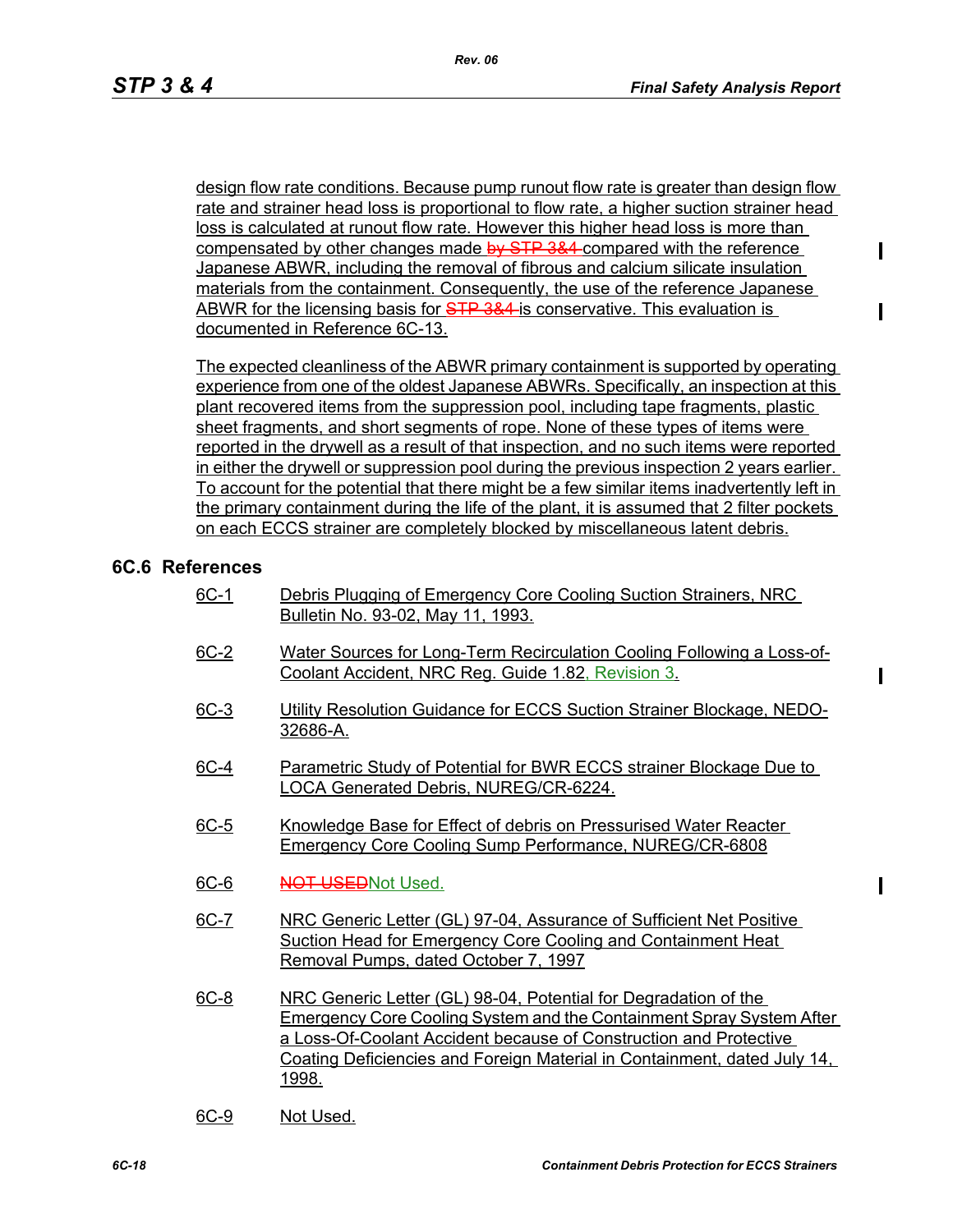- 6C-10 Not Used.
- 6C-11 The Evaluation Report for Net Positive Suction Head of Pump in Emergency Core Cooling System, STP Doc. U7-RHR-M-RPT-DESN-0001, Rev. A, May 27, 2009.
- 6C-12 The Supplementary Document for the Head Loss Evaluation Report of Japanese ABWR ECCS Suction Strainer, STP Doc. U7-RHR-M-RPT-DESN-0002, Rev. B, October 20, 2009.
- 6C-13 The Evaluation Example of the Head Loss of the ECCS Suction Strainer and Pipe in the ECCS Pump Run-out Flow eCondition, STP Doc. U7-RHR-M-RPT-DESN-0003, Rev. A, May 27, 2009.
- 6C-14 Letter from W. H. Ruland (NRC) to A. R. Pietrangelo (NEI), 'Revised Guidance for Review of Final Licensee Responses to Generic Letter 2004-02, "Potential Impact of Debris Blockage on Emergency Recirculation During Design Basis Accidents at Pressurized-Water Reactors," dated March 28, 2008, ADAMS Accession Number ML080230112.
- 6C-15 Enclosure 1 to ML080230112, "NRC Staff Review Guidance Regarding Generic Letter 2004-02 Closure in the Area of Strainer Head Loss and Vortexing," dated March 2008, ADAMS Accession Number ML080230038.
- 6C-16 WCAP-16530-NP-A, "Evaluation of Post-Accident Chemical Effects in Containment Sump Fluids to Support GSI-191," Westinghouse Electric Company LLC, dated March 2008.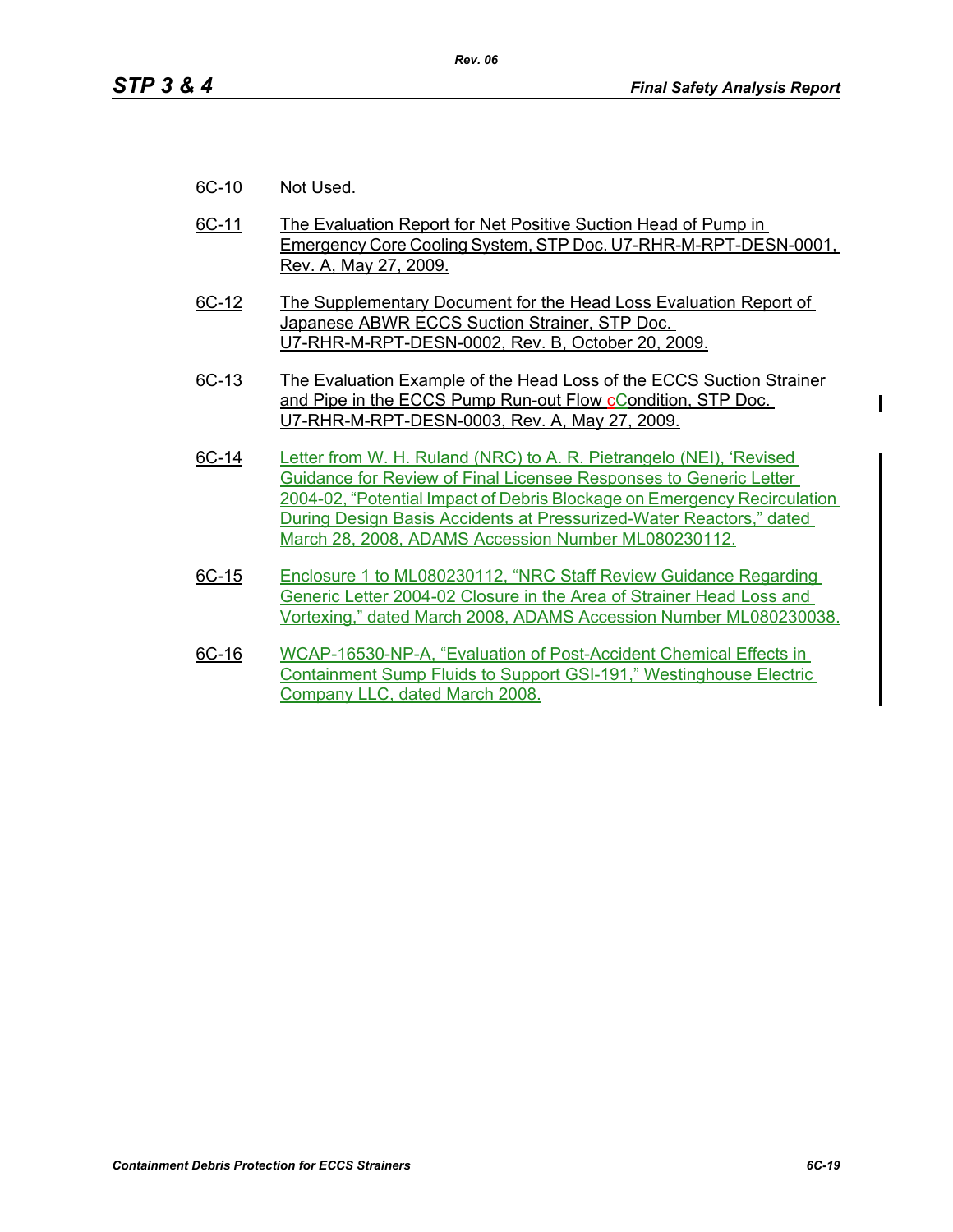| Estimated debris created by a main steam line break | $26 \text{ m}^3$            |
|-----------------------------------------------------|-----------------------------|
| RHR runout flow (Figure 5.4-11, note 13)            | $1130 \text{ m}^3/\text{h}$ |
| HPCF runout flow (Table 6.3-8)                      | $890 \text{ m}^3/\text{h}$  |
| RCIC controlled constant flow (Table 5.4-2)         | $182 \text{ m}^3/\text{h}$  |
| Debris on RHR screen region, 3 RHR loops operating  | $0.434 \text{ m}^3$         |
| Debris on HPCF screen region                        | $0.369 \text{ m}^3$         |
| Debris on RCIC screen region                        | $0.097 \text{ m}^3$         |
| RHR required NPSH (Table 6.3-9)                     | 2.4 m                       |
| HPCF required NPSH (Table 6.3-8)                    | 2.2 m                       |
| RCIC required NPSH (Table 5.4-2)                    | 7.3 m                       |
| RHR pipe, fittings and unplugged strainer losses1   | 0.60 m                      |
| HPCF pipe, fittings and unplugged strainer losses*  | 0.51 m                      |
| RCIC pipe, fittings and unplugged strainer losses*  | 0.39 m                      |
| Suppression pool static head above pump suction     | 5.05 m                      |
|                                                     |                             |

|  | Table 6C-1 <del>Debris Analysis Input Parameters</del> Not Used |  |
|--|-----------------------------------------------------------------|--|
|--|-----------------------------------------------------------------|--|

*Rev. 06*

#### *] Calculated hydraulic losses*

# **Table 6C-2 Results of AnalysisNot Used**

| RHR screen region area/characteristic dimension  | $5.66 \text{ m}^2/1.20 \text{ m}$ |
|--------------------------------------------------|-----------------------------------|
| HPCF screen region area/characteristic dimension | $4.46 \text{ m}^2/0.61 \text{ m}$ |
| RCIC screen region area/characteristic dimension | $0.27 \text{ m}^2/0.26 \text{ m}$ |
| Total ECCS screen region area                    | $40.0 \text{ m}^2$                |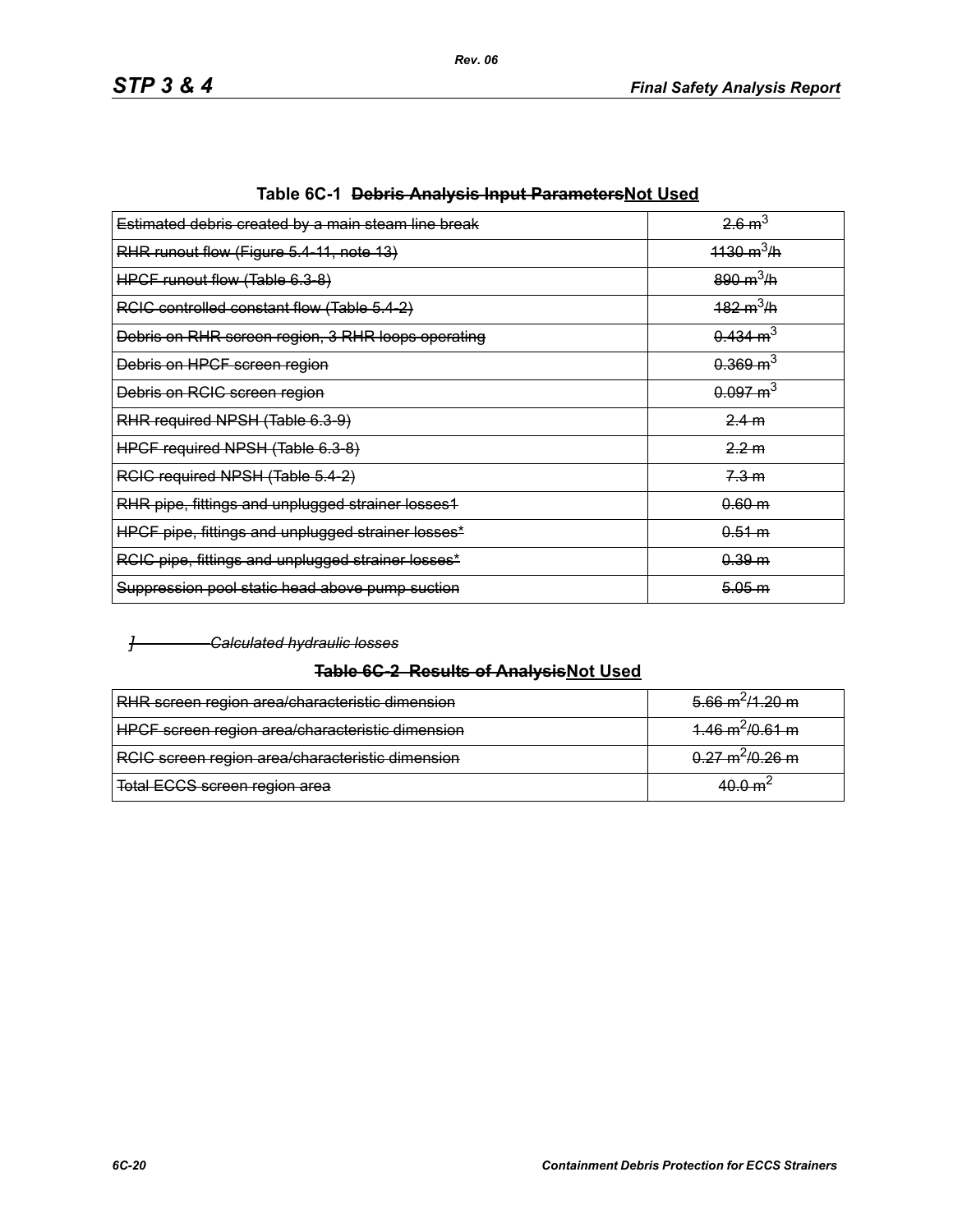



*Rev. 06*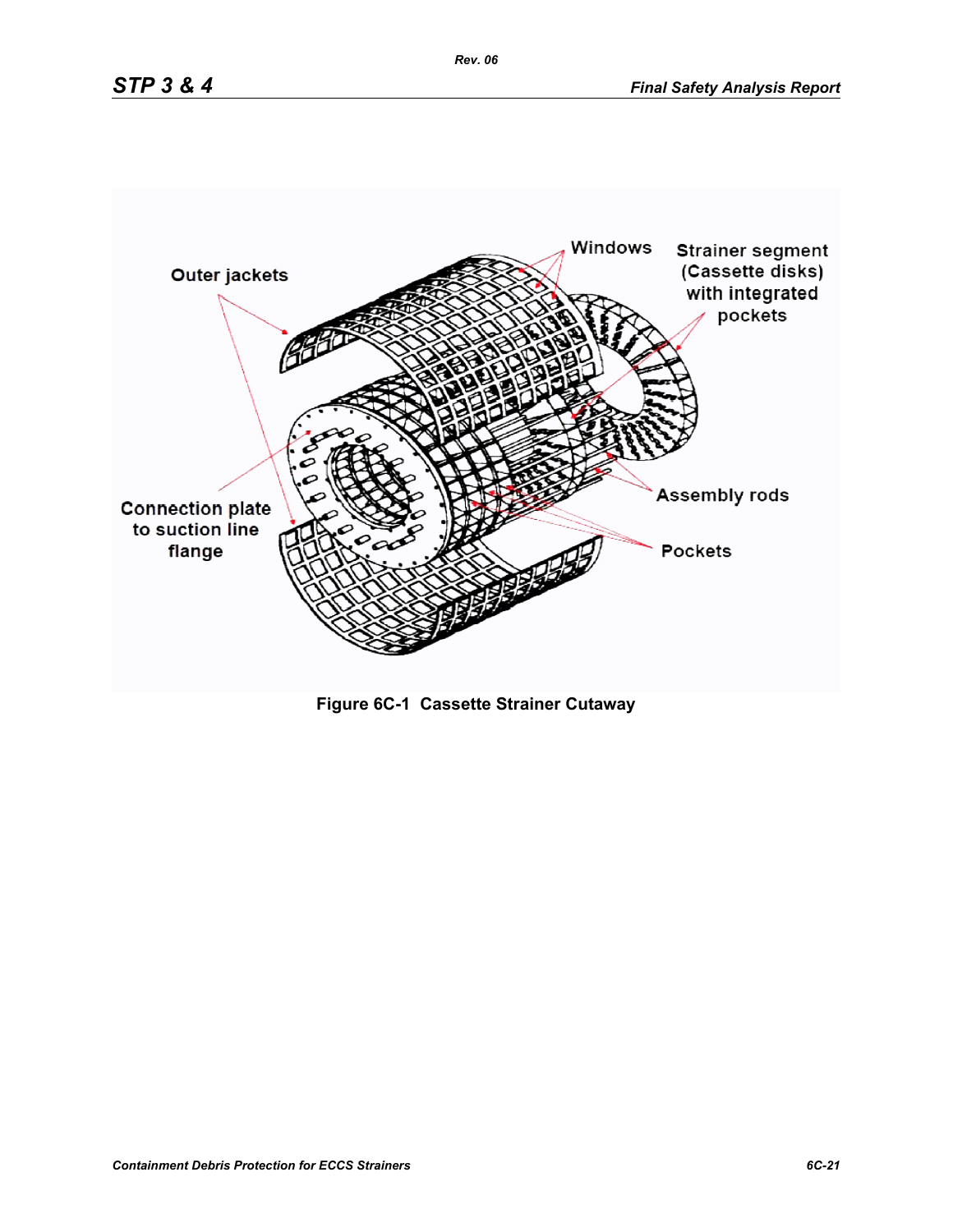**Figure 6C-2 Core Inlet Delta-P for Blocked and Unblocked Cases**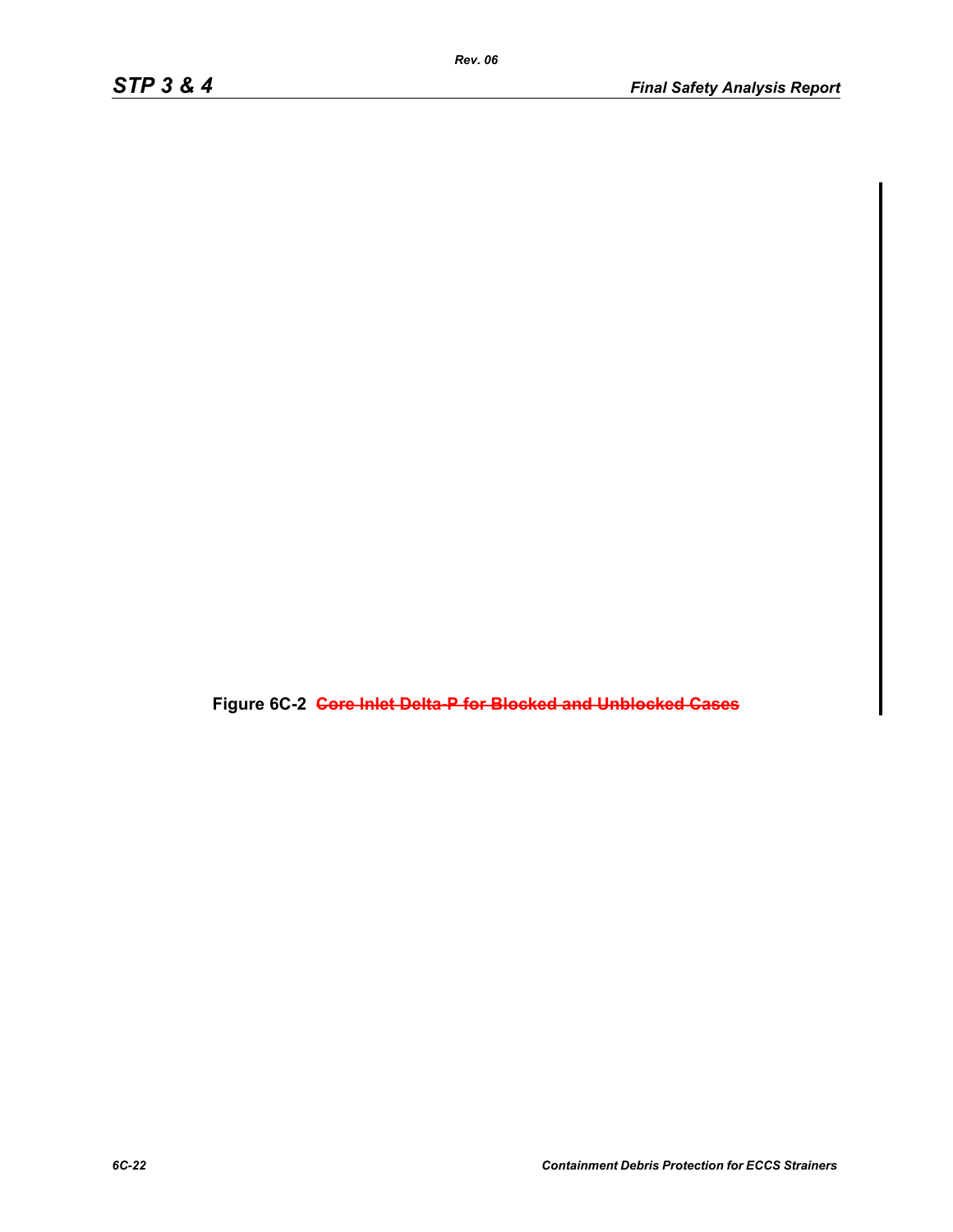**Figure 6C-3 Total Core Flow Rate for Blocked and Unblocked Cases**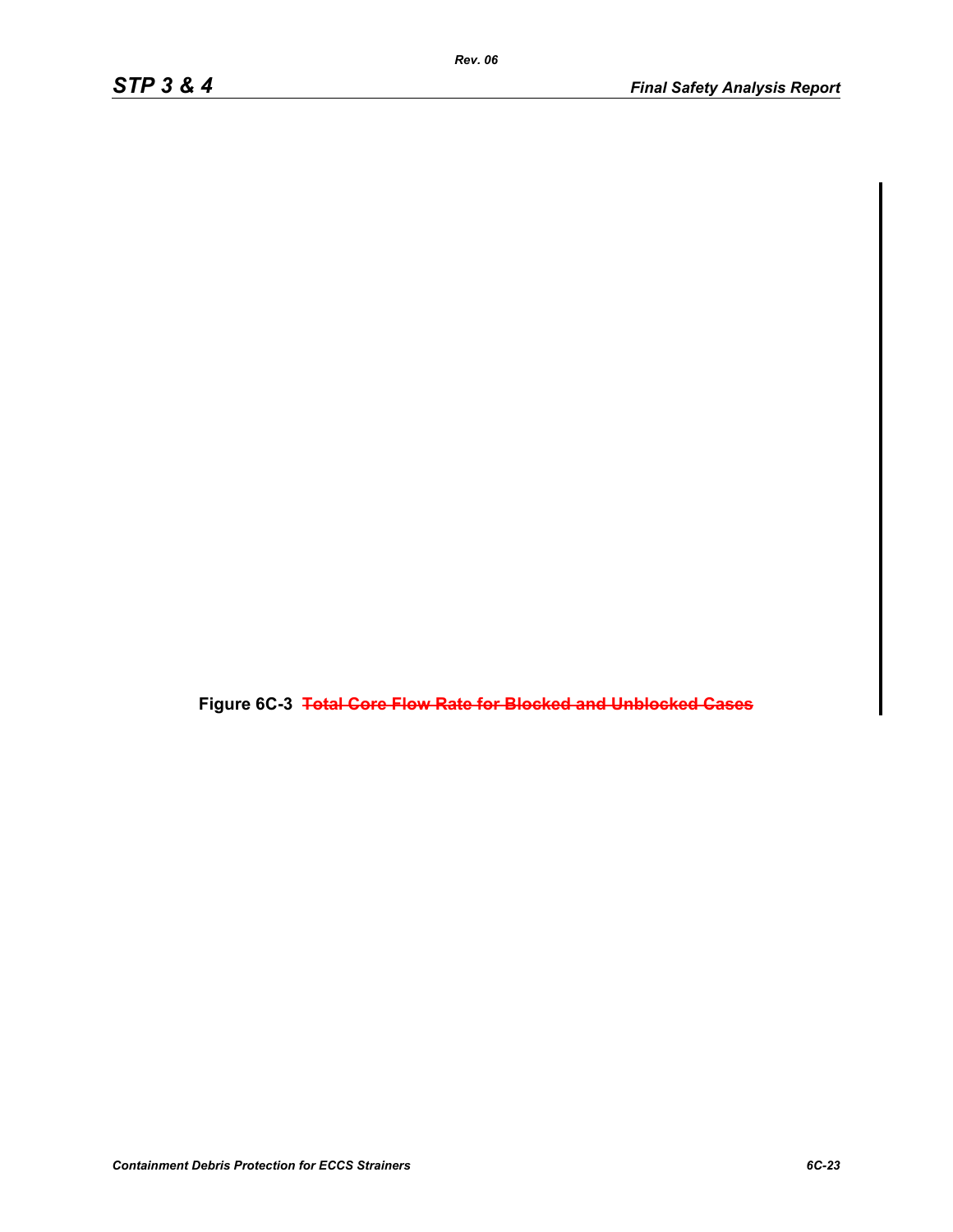**Figure 6C-4a Void Fraction for Unblocked Case**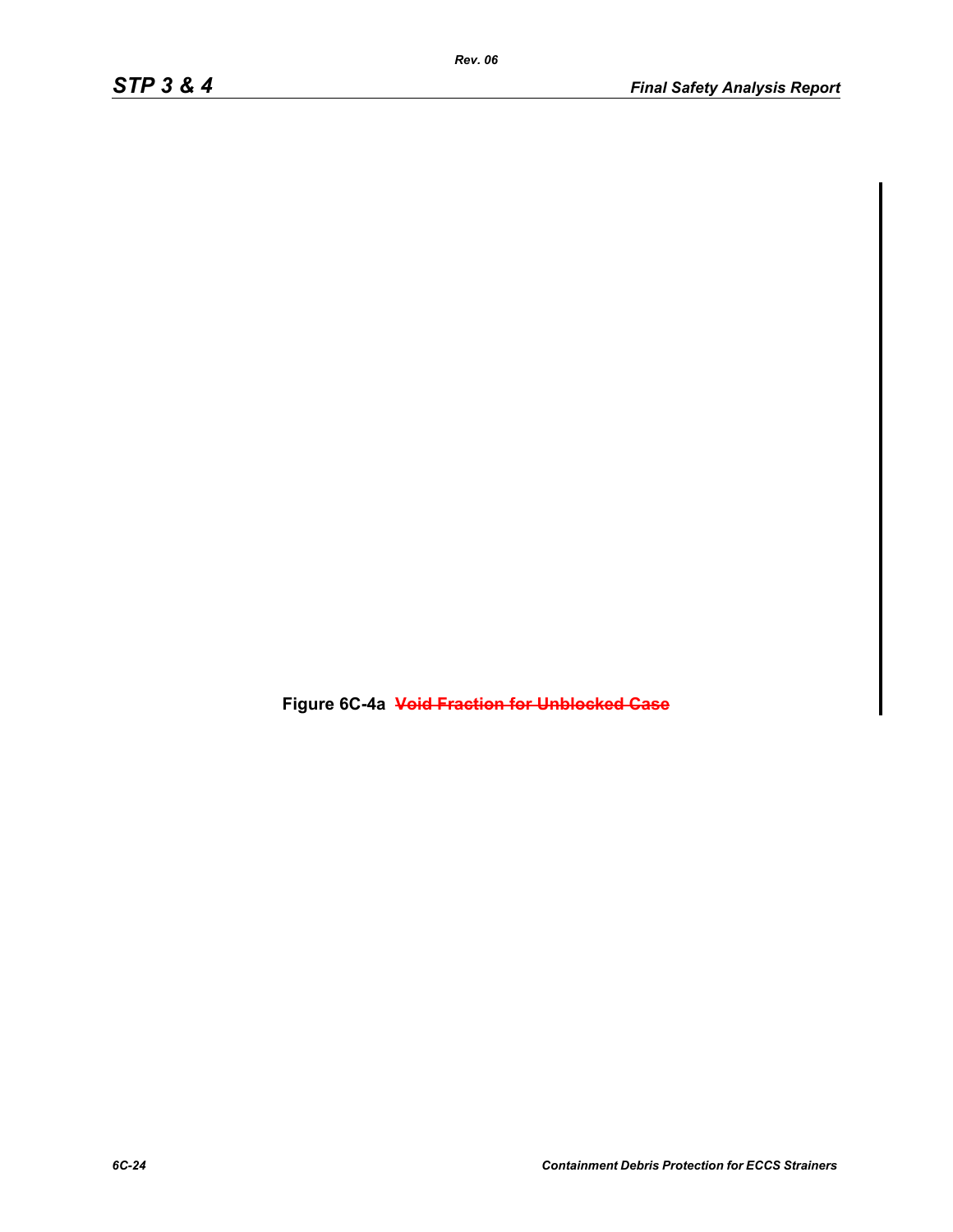**Figure 6C-4b Void Fraction for Blocked Case**